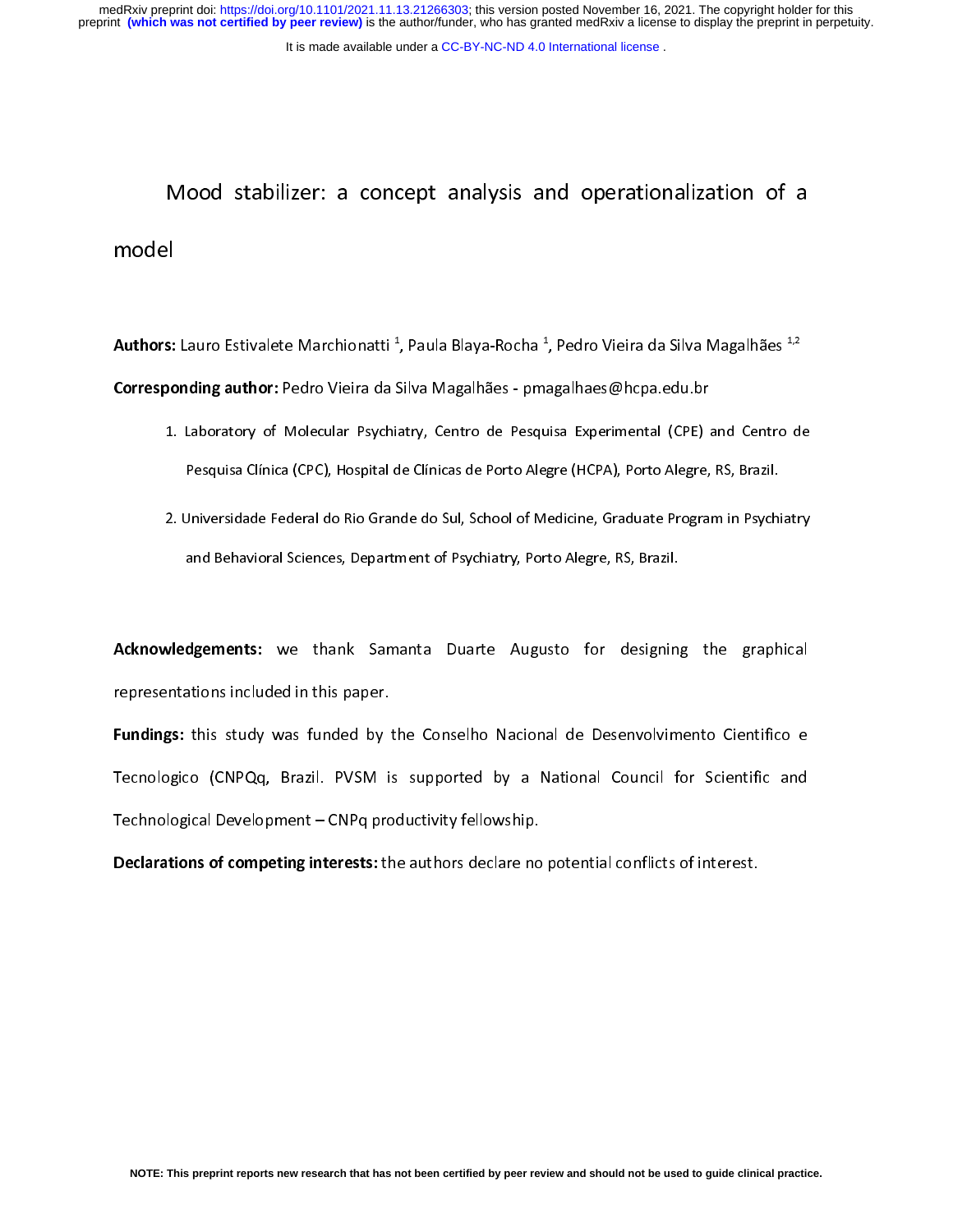#### It is made available under a [CC-BY-NC-ND 4.0 International license](http://creativecommons.org/licenses/by-nc-nd/4.0/) .

## ABSTRACT

**Background**. The term "mood stabilizer" is controversial in literature. As there is no<br>consensual meaning, its retirement has been suggested to avoid confusion and misuse. On the other hand, it remains largely employed, and some advocate it carries an important meaning. This issue has not been previously approached using a validated qualitative inquiry.

**Methods.** We employed document analysis for reviewing proposed definitions for mood stabilizer. Then, we used concept analysis as a qualitative methodology to clarify meanings associated with the term. Based on its results, we built a theoretical model for mood stabilizer, matching it with evidence for drugs used in the treatment of bipolar disorder.

Results. Concept analysis of documents defining the term unearthed four attributes of a mood stabilizer that could be usefully nested into the following ascending hierarchy: "not worsening", "acute effects", "prophylactic effects", and "advanced effects". To be considered a mood stabilizer, a drug had to reach the "prophylactic effects" tier, as this was discussed by authors as the core aspect of the class. After arranging drugs according to this scheme, "lithium" and "quetiapine" received the label, but only the former fulfilled all four attributes, as evidence<br>indicates it has neuroprotective action. and "quetiapine" received the label, but only the former fulfilled all former functions, as evidences, as evidences<br>indicates it has neuroprotective action.

**Conclusion.** The proposed model uses a hierarchy of attributes that take into account the complexity of the term and help to determine whether a drug is a mood stabilizer. Prophylaxis is pivotal to the concept, whose utility lies in implying a drug able to truly treat bipolar disorder, as opposed to merely targeting symptoms. This could modify long-term outcomes and illness<br>trajectory.  $\Gamma$  opensymptoms. This could modify long-term outcomes and indicate  $\Gamma$  is contained to the symptoms. This could model is an additional model with  $\Gamma$  is an additional model with  $\Gamma$  is an additional model with  $\Gamma$  i trajectory.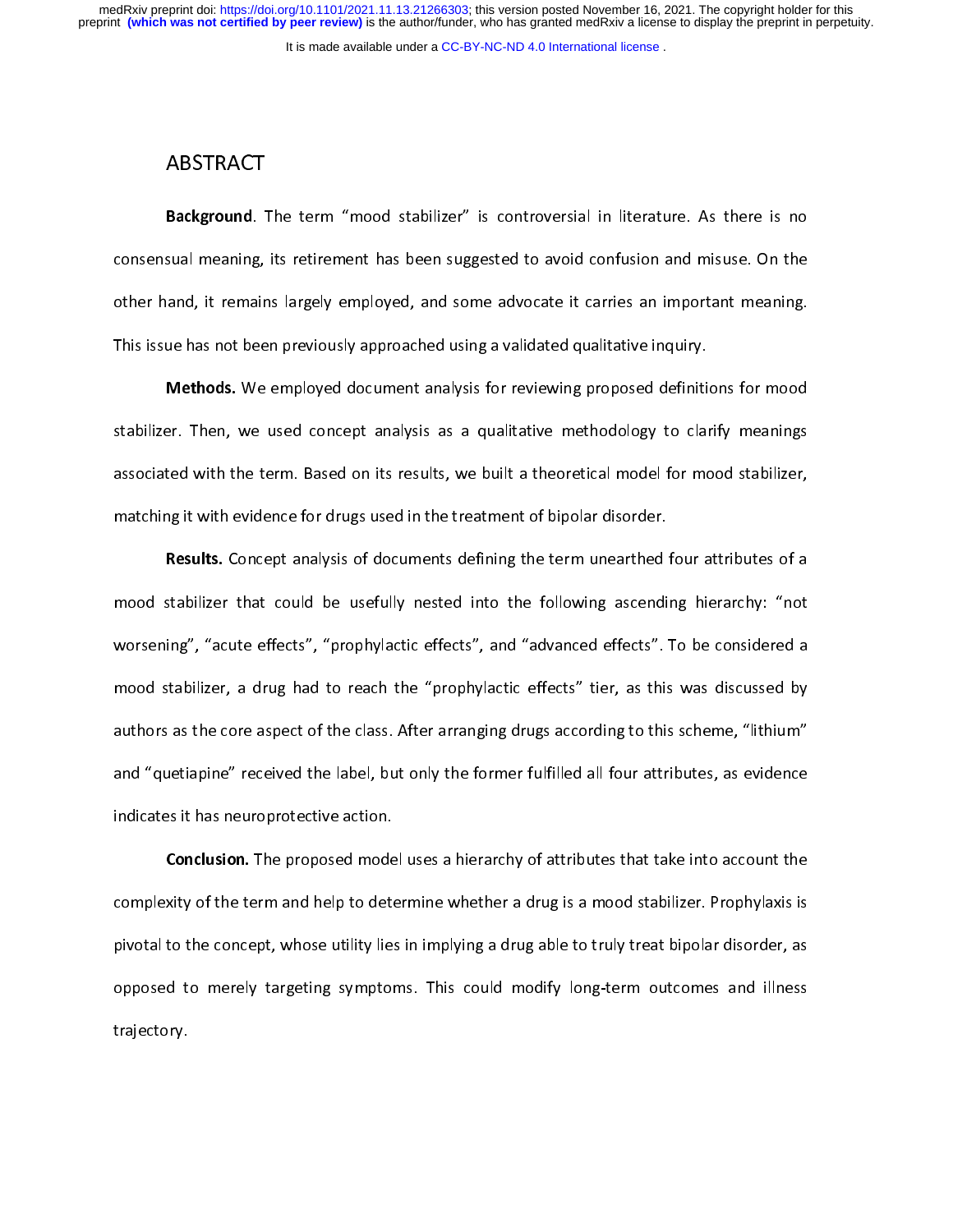#### It is made available under a [CC-BY-NC-ND 4.0 International license](http://creativecommons.org/licenses/by-nc-nd/4.0/) .

## **INTRODUCTION**

The moniker "mood stabilizer" appeared occasionally referring to lithium until the late<br>80s (Kerry and Owen 1970). While Schou (1963) had proposed that mood normalizers would "turn a pathologically changed mood into a normal one", the later notion of mood stabilization was more akin to prophylaxis and disease modification; stabilizing means "making unlikely to fail", a stabilizer "a thing used to make something steady or stable". With the incorporation of carbamazepine and valproate to the arsenal used to treat bipolar disorder and the new focus on prophylaxis, the "mood stabilizers" became a new class of psychotropics. In the 90s, the label gained popularity in the literature, being extended to antipsychotics (Zarate et al. 1995; Davis John M and Janicak Philip G 1996), with suggestions it was mainly chosen pragmatically by the pharmaceutical industry to imply new drugs were as effective as lithium (Healy 2008, chap. 6).

The utility of the term has been repeatedly questioned, as one that lacks clarity and is loosely employed (Safer 2010; Ghaemi 2001; G. M. Goodwin and Malhi 2007). Criticism revolves around the consequences of its imprecise meaning: since poorly defined, the term can be broadly (mis)understood (Malhi and Roy Chengappa 2017; Malhi, Porter, et al. 2018; Safer 2010). Consequently, medications can be labelled mood stabilizers after showing efficacy in specific domains of bipolar disorder (Malhi, Porter, et al. 2018). Once thus branded, its use is extended beyond the clinical domain its efficacy was demonstrated. This has been used as a further argument for retiring the term (Malhi and Roy Chengappa 2017; Safer 2010).

An analysis of trends of its use in titles of scientific papers does suggest a decline. From 1987 (its first recorded use in a title of a scientific paper), it has increased greatly until 2002, to then stabilize thereafter, a significantly different trajectory to the use of "bipolar disorder" (See  $t_{\rm eff}$  stabilize the useful trajectory different trajectory to the use of "bipolar disorder" (See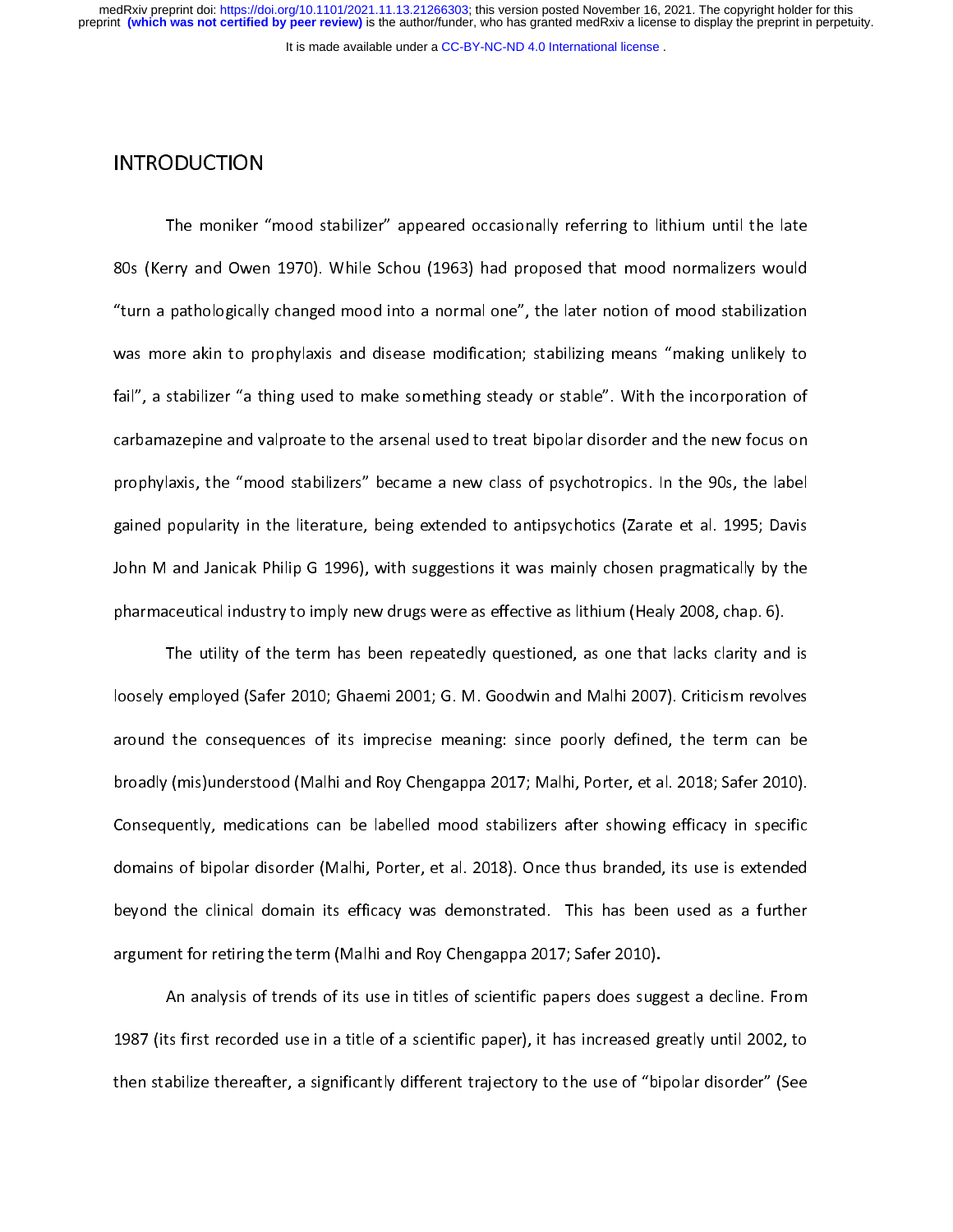Figure 1 and Figure 2 for comparison). Major professional guidelines still tend to employ the<br>term liberally, although often disclaiming that the term ought to be employed more carefully and clearly. As an instance, the latest CANMAT guidelines state that its "use in the literature is inconsistent, and so [it] will not be used" (Yatham et al. 2018). Nevertheless, the term then appears another 22 times throughout the paper, and this is analogous to several professional guidelines (National Collaborating Centre for Mental Health (UK) 2018; Malhi, Outhred, et al.<br>2018). guidelines (National Collaborational Collaborational Mental Health (UK) 2018; Malhi, Outlred, et al., Outlred, et al., Outlred, et al., Outlred, et al., Outlred, et al., Outlred, et al., Outlred, et al., Outlred, et al., O

 $\overline{\phantom{a}}$ This may suggest that the term "mood stabilizer" cannot easily be set aside, as it may still<br>communicate some needed or intrinsic meaning. Perhaps, as Malhi et al. (2018) posit, it offers some hope and comfort to patients and clinicians. It indeed appears in many patient education pages, such as those of the National Health Service (14 March, 2019), National Institute for Health (2016) and UptoDate (Stovall 2021), to name a few. In the National Institute of Mental Health (NIMH) "resource for patients" webpage, it is informed that "mood stabilizers are used primarily to treat bipolar disorder *[and]* mood swings associated with other mental disorders"<br>("Mental Health Medications" n.d.). primarily to treat bipolar disorder *[and]* mood swings associated with other mental disorders"<br>("Mental Health Medications" n.d.).

The utility and destiny of this "class" of medications has certainly been long debated, most recently by Malhi and Chengappa (2017) in a series of thoughtful comments. While we see merit in arguments from both sides of the isle, some conceptual work could help in pointing to a more precise definition of what authors propose mood stabilizers should be. Here, we sought to define more clearly what has been meant by the "mood stabilizer" epithet and the consequences of this classification. We began by using document and concept analysis to delineate the necessary attributes of the term. While the usage of the term has been examined before, we are unaware of a formal exploration such as the one we provide here. Next, we propose a hierarchy  $u_n = u_n$  for a formal exploration such as the one provide here. Next, we propose a hierarchy,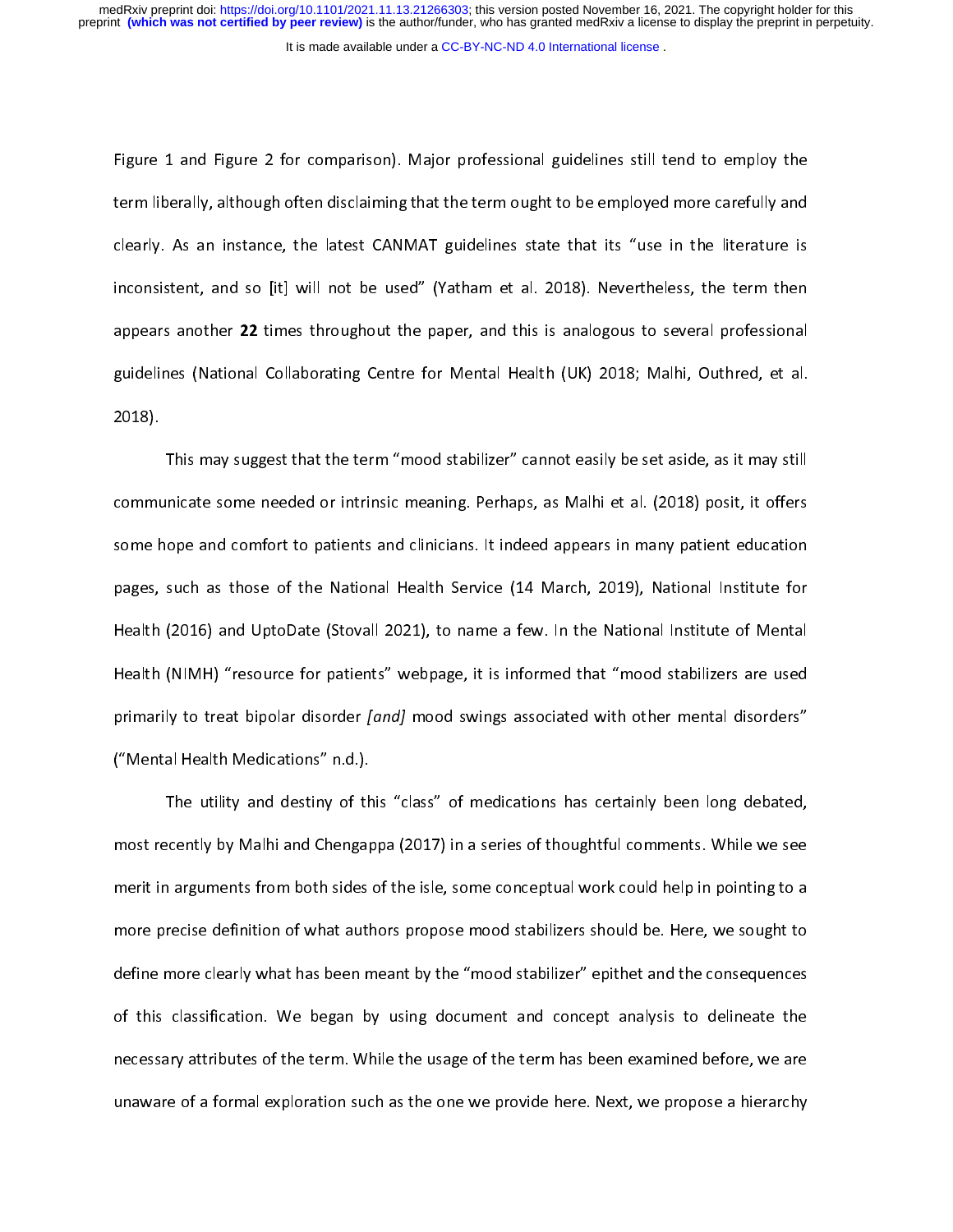of properties based on the categories we found. Finally, we made an attempt to operationalize<br>these categories and, using the best available evidence, see where currently available treatments<br>for bipolar disorder stand in these categories and, using the best available evidence, see which currently available treatments<br>for bipolar disorder stand in this hierarchy.

## $\begin{array}{c} \text{if} \ \text{if} \ \text{if} \ \text{if} \ \text{if} \ \text{if} \ \text{if} \ \text{if} \ \text{if} \ \text{if} \ \text{if} \ \text{if} \ \text{if} \ \text{if} \ \text{if} \ \text{if} \ \text{if} \ \text{if} \ \text{if} \ \text{if} \ \text{if} \ \text{if} \ \text{if} \ \text{if} \ \text{if} \ \text{if} \ \text{if} \ \text{if} \ \text{if} \ \text{if} \ \text{if} \ \text{if} \ \text{if} \ \text{if} \ \text{if} \ \text{$ METHODS

We employed document analysis as described by Bowen (2009) as the procedure for<br>reviewing the material. The procedure entails finding, selecting, evaluating and synthesising the data contained in documents; the passages are then organized in themes and categories. We looked specifically for conceptual definitions through skimming, reading and discussing for the planned concept analysis. To be included, a document should specifically address and propose a clear definition of a "mood stabilizer". Thus, inclusions were mostly narrative reviews in which the authors could have used any number of rationales to come up with a definition of a mood stabilizer. The documents of interest were mostly published articles, but we also included books addressing the issue when referenced. We undertook searches in Medline, Scopus and PsychInfo with the terms "mood stabiliz\*", "mood stabilis\*", "mood normaliz\*", without constraints on time of publication or language. While not systematically reviewing everything written on mood stabilizers, we sought to include recognized proposals and reference guidelines and inspected reference lists on those for additional definitions. As such, we excluded from the concept analyses those pieces that only review or criticize the term (for instance, see Sobo (1999), Keck and McElroy (2003), and López-Muñoz et al. (2018)), although we addressed some of these in the discussion. Document analysis does not rely on completeness, but on a wide array of documents,<br>prioritising quality over comprehensiveness. discussion. Document and the control of the contribution of the control of the control of the control of documents,  $\frac{d}{dt}$  are provided to do cuments,  $\frac{d}{dt}$  and  $\frac{d}{dt}$  are provided to do cuments,  $\frac{d}{dt}$  and  $\$ prioritising quality over comprehensiveness.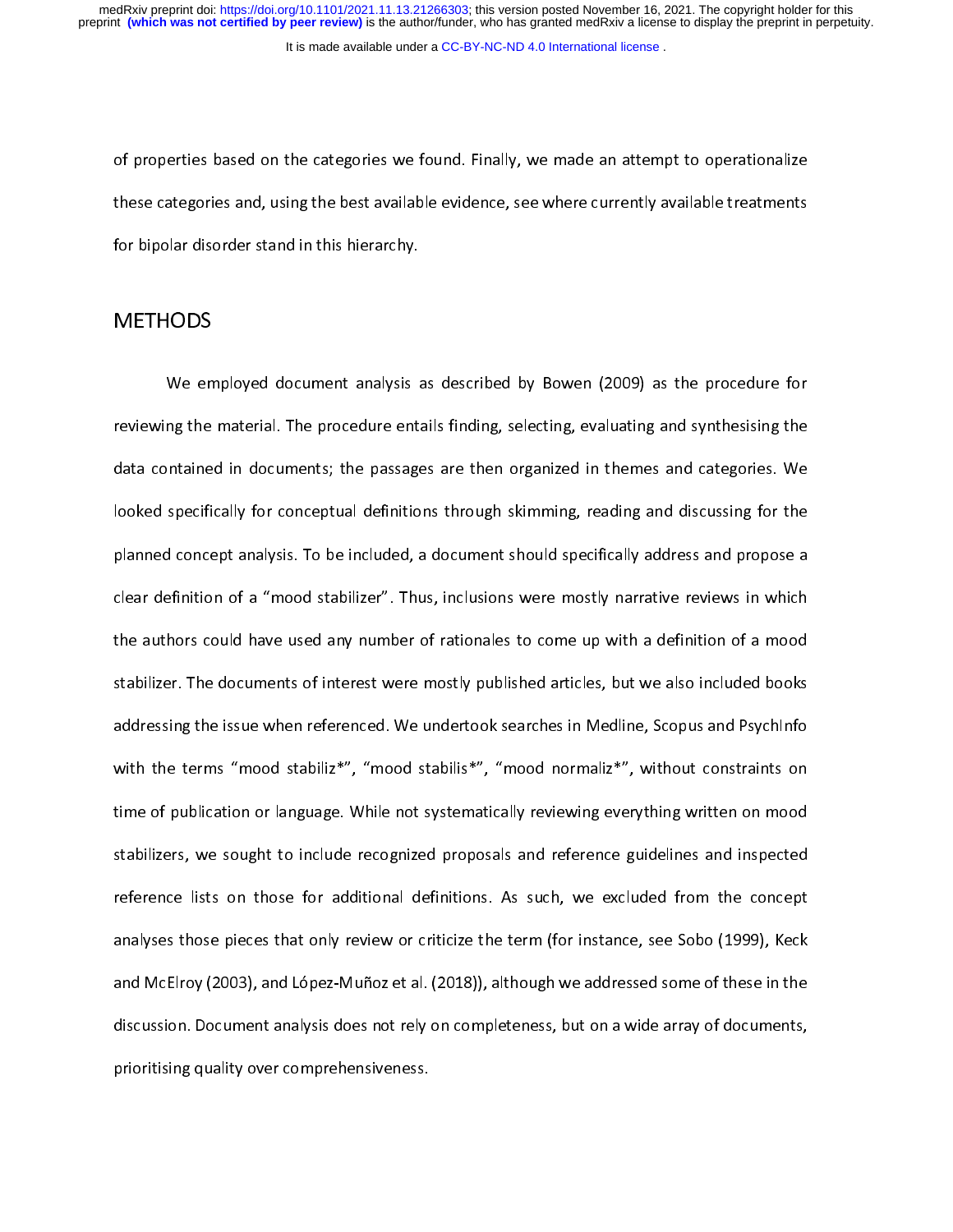It is made available under a CC-BY-NC-ND 4.0 International license.

## Concept analysis

Concept analysis is a qualitative methodology that has been developed as a method of<br>clarification and characterization of phenomena that can isolate defined and irrelevant attributes of a concept. Once a more concrete perspective is reached, it serves as a firmer starting point to guide research and exploration (Foley and Davis 2017).

There are several approaches to conducting a concept analysis (Walker 2005; Morse 1995; Wilson 1963). We employ evolutionary concept analysis as described by Rodgers and Knalf (1993), which presents a clear analytic framework, with strengths on its systematization, divided into well established phases. It takes into account how a concept evolves over time, considering it a dynamic process wherein the context is central, thus accounting for shifts in evolving concepts, adding a temporal perspective. A concept analysis consists of identification of a concept of interest including surrogate terms, a setting for sample selection, collection of data relevant to attributes of the concept, contextual basis of the concept that is inclusive of antecedents and consequences as well as interdisciplinary and sociocultural variations, analysis of data according to these characteristics, identification of an exemplar, and implications for further development of the concept. Each piece was read several times until the general theme was identified; analysis proceeded using phrases as units of analysis.

# was identified; analysis proceeded using phrases as units of analysis.<br>Operationalization for efficacy analysis

As a next step (Figure 5), we sought to operationalize the categories obtained from the<br>content analysis and look for the best evidence in the extant efficacy literature for drug effects in bipolar disorder, following Bauer and Mitchner (2004). bipolar disorder, following Bauer and Mitchner (2004).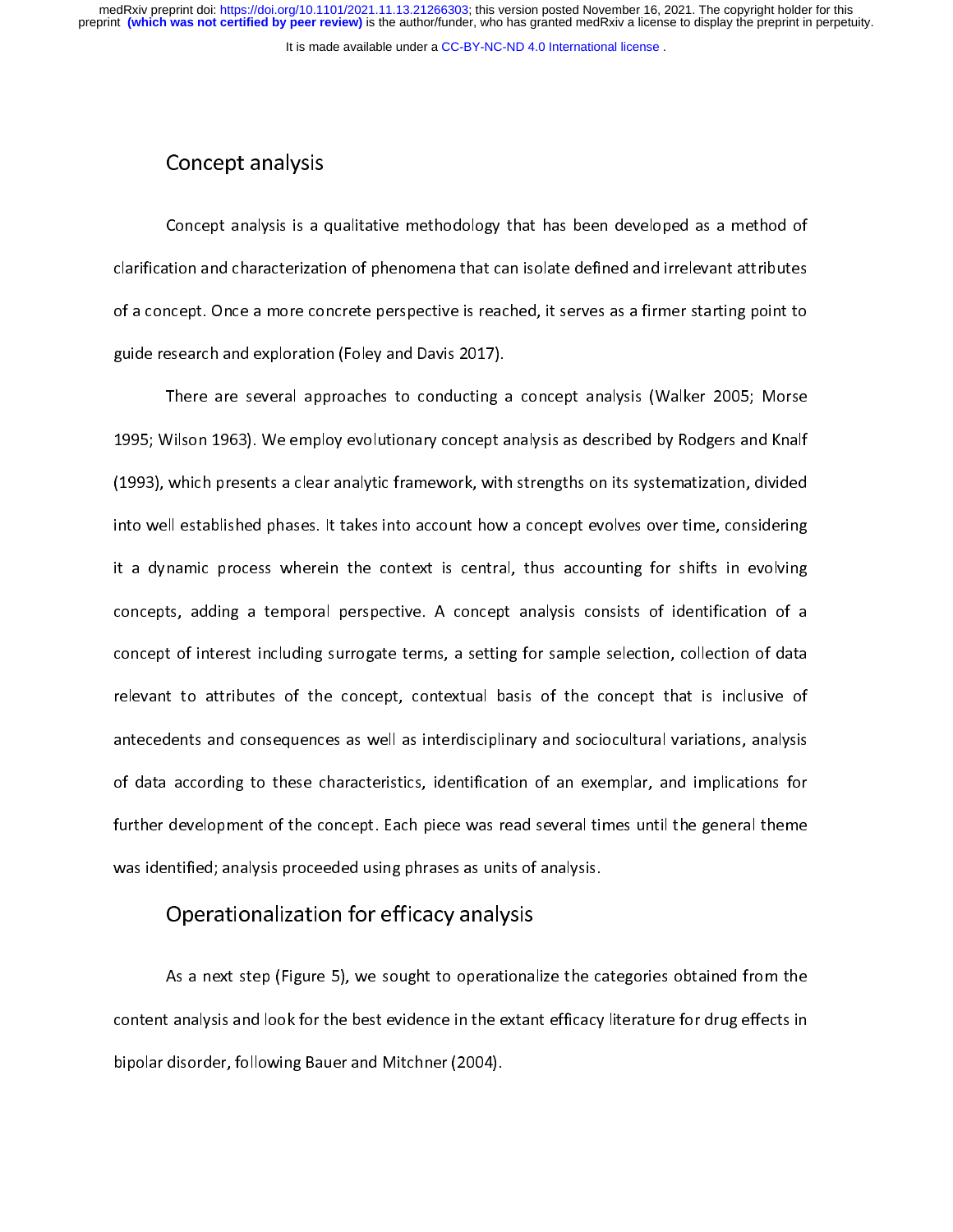It is made available under a [CC-BY-NC-ND 4.0 International license](http://creativecommons.org/licenses/by-nc-nd/4.0/) .

We opted to start operationalizing treatment response per phase (acute vs maintenance)<br>and polarity (manic/mixed vs depressed). We are aware, as Malhi et al. (2018) notes, that other dimensions such as activation are involved as well, but this is clearly how authors tend to conceptualize response and how studies are conducted. Whenever possible, we drew on network meta-analysis of monotherapy trials as the most comprehensive and simplest methodology to determine efficacy in such phases, following evidence hierarchy (Roever and Biondi-Zoccai 2016). This supplied data referring to the treatment of acute depression (Bahji et al. 2020a), acute mania (Yildiz et al. 2015), and maintenance treatment (Miura et al. 2014). However, randomized placebo controlled studies concerning long-term data are sparse and usually restricted to relapse rates, providing very limited information. In these cases, we looked further into the naturalistic hospitalization data. While many such reports understandably use lithium as a relevant comparison (Kessing et al. 2018), and many reveal advantages for lithium, more pertinent to our objectives were studies that employed an on-off design, with the same individual being compared at different points of time, thus testing the hypothesis of a benefit or harm of different medications. Joas et al. (2017) tested a number of drugs in Swedish registries considering their benefits on preventing hospitalizations, while Lähteenvuo et al. (2018) included an assessment of detrimental effects using rehospitalization data from the Finnish population.

The "not worsening" category was operationalized considering both short-term and long-<br>term outcomes. Short-term "not worsening" was informed by network meta-analyses of acute The "not worsening" category was operationalized considering both short-term and longterm outcomes. Short-term "not worsening" was informed by network meta-analyses of acute or depressive switches as being inferior to placebo. As for long-term data, while the network meta analysis on maintenance treatment was taken into account, we further examined evidence for harm of medication by looking at the observational on/off design by Lähteenvuo et al. (2018), for harm of medication by location by looking at the observation by  $\mathcal{F}_0$  and  $\mathcal{F}_0$  and  $\mathcal{F}_1$  and  $\mathcal{F}_2$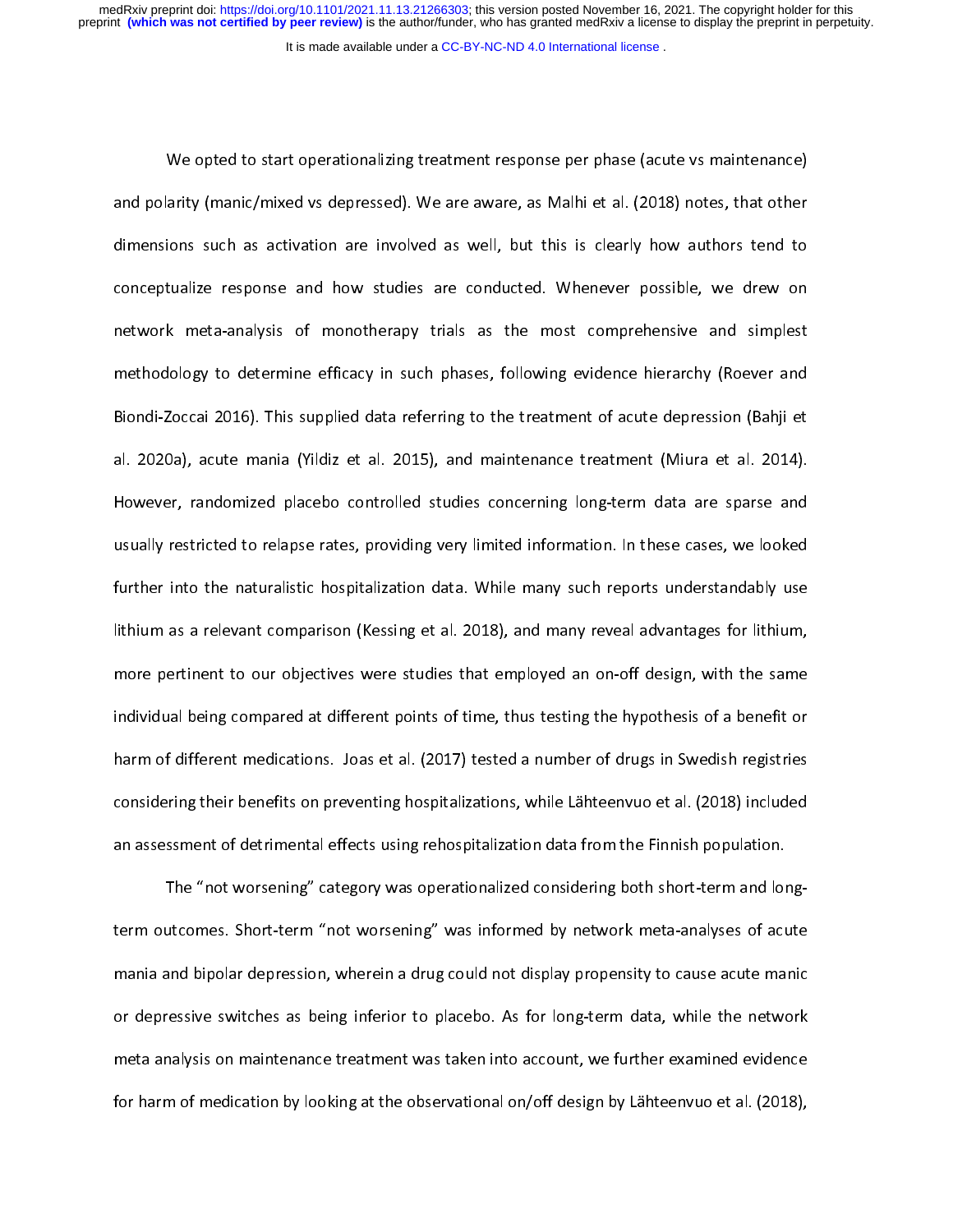which indicated whether adding a drug into a regimen increases odds of rehospitalization. Drugs<br>with evidence of harm were classified as "mood destabilizers", and therefore placed out of the hierarchy rank, regardless of possible benefits on subsequent categories.

As for "acute effects", we used data from most recently available network meta-analyses to investigate superiority to placebo in monotherapy in acute mania (Yildiz et al. 2015) or bipolar depression (Bahji et al. 2020b), discarding those drugs previously shown to worsen outcomes. This category only concerns short-term treatment and thus was not supplemented by additional<br>observational studies. This category only concerns short-term treatment and thus was not supplemented by additional

To determine "prophylactic effects", we started from data provided by network meta-<br>analysis to show superiority in monotherapy to placebo in terms of relapses to mania, depression To determine "prophylactic effects", we started from data provided by network metaanalysis to the construction in terms of the construction.<br>This category was also informed by available on/off hospitalization.<br>And the place of the plants of the plants of the plants of the plants of the plants of the pla data based on national registries to gauge prophylactic effects on hospitalizations for mood episodes of each polarity, as informed by Joas et al. (2017). To qualify for the rank, a drug had to display efficacy on preventing any episodes of either mania or depression..

The "advanced effects" category concerns cognition and quality of life, proving a much more difficult dimension to operationalize in terms of direct comparisons and generalizability. Instead of summing up the evidence, we limited ourselves to discussing this notion considering studies possibly signaling neuroprotective effects, as this is a feasible proxy to evaluate such<br>outcomes. statues possibly signaling neuroprotective effects, as this is a feature proxy to evaluate such  $\frac{1}{2}$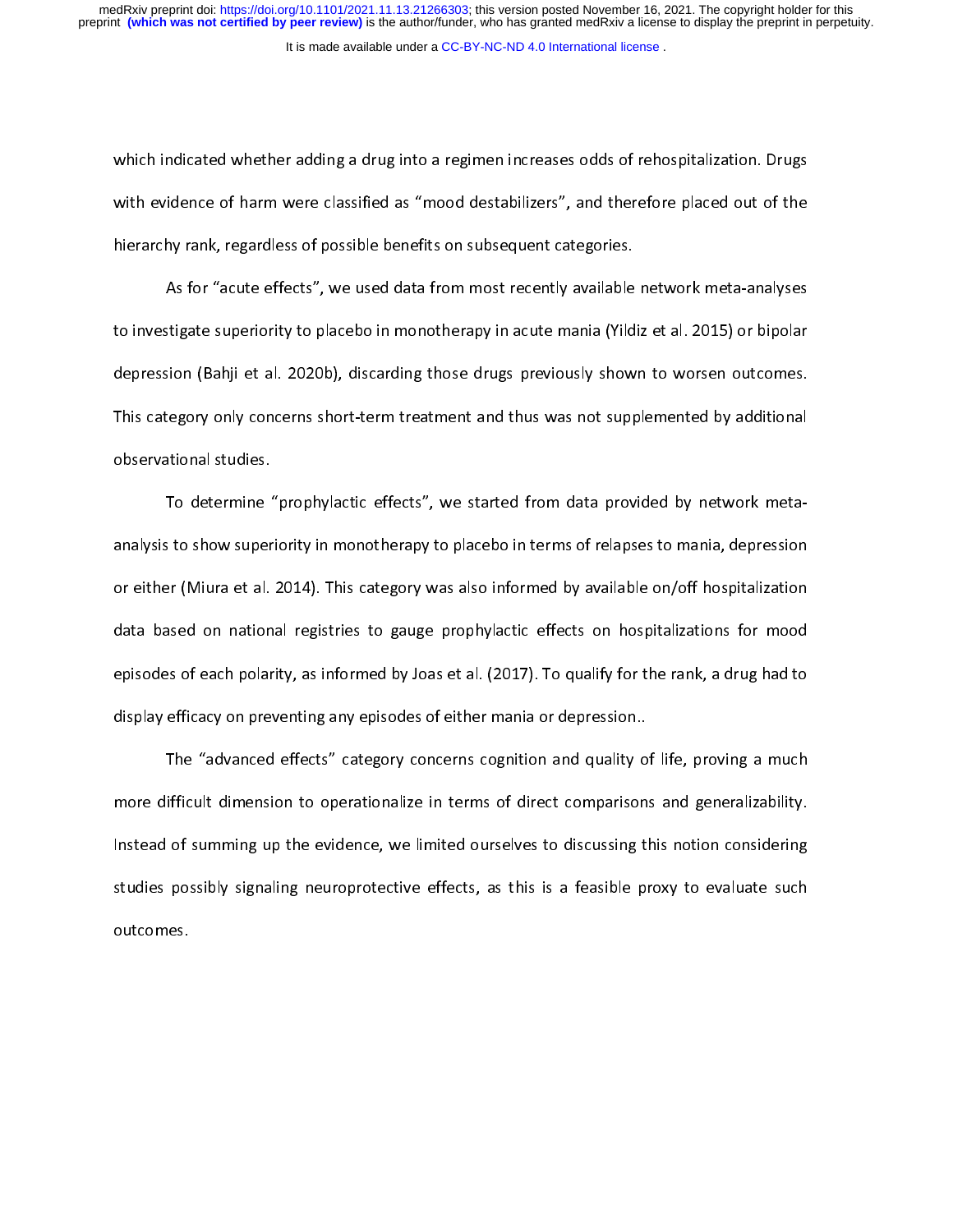It is made available under a CC-BY-NC-ND 4.0 International license.

## RESULTS

### Concept analysis

We located 8 relevant articles for our document analysis. To be included, there should be<br>a clear proposal on the meaning of a "mood stabilizer". The first relevant conceptual proposal was published in 1996 and the most recent in 2018 (Figure 3). We identified four non-<br>overlapping attributes in the definition of a mood stabilizer (Figure 4).

## was published in 1996 and the most recent in 2018 (Figure 3). We identified four non-------------------------overlapping attributes in the definition of a mood stabilizer (Figure 4).<br>The definition of a mood stabilizer (Figure 4). Not worsening

Authors agree that mood stabilizers should not have deleterious effects on current or<br>subsequent mood episodes. This was elaborated on in several passages. Sachs (1996) proposes that a mood stabilizer "does not exacerbate the current acute episode". He gives examples of medications that would be excluded by this rule: "available antidepressant medications may precipitate mania or worsen the course of illness [...] and chronic use of antipsychotics appears to increase the risk of recurrent depression". Bowden (1998) states that a mood stabilizer "does not increase frequency or severity of any of the types of bipolar disorder episodes". There are clear consequences to including this category, as a drug could be beneficial in one phase, such as acute depression or mania, whilst causing affective switches or worsening long-term outcomes. Drugs that have the potential of being harmful have usually been termed "mood destabilizers" in<br>the literature.  $\begin{array}{ccc} \texttt{C} & \texttt{D} & \texttt{D} & \texttt{D} & \texttt{D} & \texttt{D} & \texttt{D} \ \texttt{D} & \texttt{D} & \texttt{D} & \texttt{D} & \texttt{D} & \texttt{D} & \texttt{D} & \texttt{D} & \texttt{D} & \texttt{D} & \texttt{D} & \texttt{D} & \texttt{D} & \texttt{D} & \texttt{D} & \texttt{D} & \texttt{D} & \texttt{D} & \texttt{D} & \texttt{D} & \texttt{D} & \texttt{D} & \texttt{D} & \texttt$ 

## $\frac{\text{Acute}}{\text{c}}$ Acute effects

Authors also discuss what beneficial effects a mood stabilizer should have on the<br>treatment of acute mood episodes. Calabrese and Rapport (1999) suggest that these drugs are "effective as monotherapy for the acute treatment of depression (and mania and mixed states)". effective as monotherapy for the acute treatment of depression (and mania and mixed states)",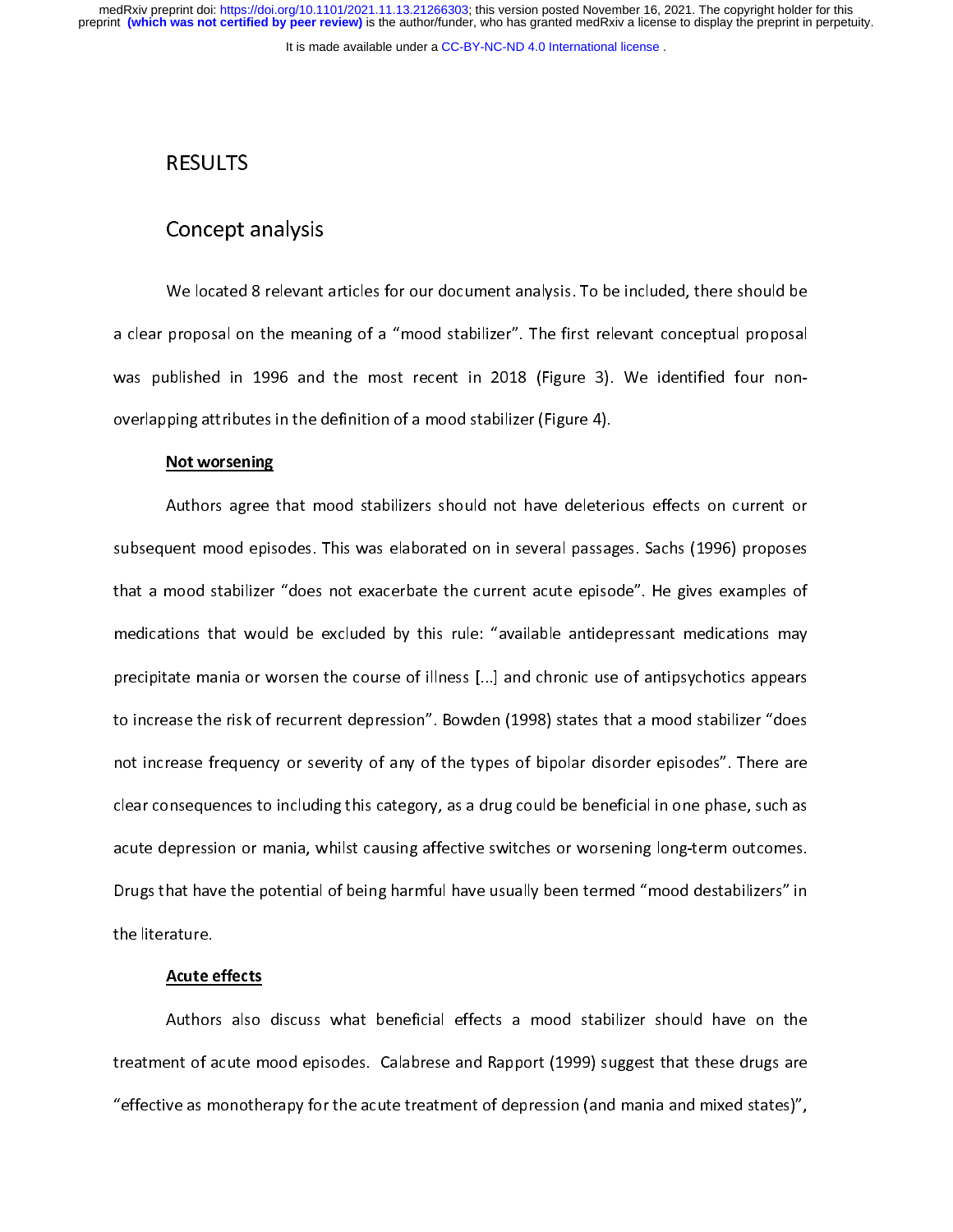It is made available under a [CC-BY-NC-ND 4.0 International license](http://creativecommons.org/licenses/by-nc-nd/4.0/) .

similarly to Bauer and Mitchner's (2004) proposal that include "the treatment of acute manic<br>symptoms" and "the treatment of acute depressive symptoms". This common attribute we<br>named "acute effects". symptoms" and "the treatment" of acute symptoms". Symptoms" and "common".<br>named "acute effects".

## erophylactic effالعداد المستوى المستوى المستوى المستوى المستوى المستوى المستوى المستوى المستوى المستوى المستوى<br>المستوى المستوى المستوى المستوى المستوى المستوى المستوى المستوى المستوى المستوى المستوى المستوى المستوى المستو <u>Prophylactic effects</u>

It is debated how this class should reduce either the occurrence, the frequency or the<br>severity of new episodes. Sachs (1996) defends that these drugs "could be defined as a treatment that decreased the vulnerability to subsequent episodes of mania or depression", whilst Malhi and Chengappa (2017) argue "that it must achieve sustained long-term functional mood stability and discernibly prevent future illness". We grouped these notions under a<br>category we named "prophylactic effects". mood stability and discernibly prevent future inless the grouped these notions under a<br>category we named "prophylactic effects".

Relapse prevention is also discussed as a sine qua non condition of including a drug in the mood stabilizer category. For instance, Goodwin and Jamison (2007) state that "a prophylactic efficacy should be fundamental to the definition of a mood stabilizer, and that including drugs in this category simply on the basis of acute efficacy against depression and or mania renders the term so broad as to be essentially meaningless". Medications with prophylactic effects are also described by Keck and McElroy (2003) as addressing "the core trait of bipolar disorder, its cyclic nature and propensity for recurrence". They also state that "maintenance treatment of bipolar disorder is perhaps its most important aspect". Sachs (1996) also emphasizes the primacy of prophylaxis when writing that these treatments would "result in a decreased risk of cycling whether or not they possess acute antimanic or antidepressant effects".

## whether or not they possess acute antimanic or antidepressant effects". Advanced effects

Finally, authors also debate further effects a mood stabilizer would have beyond the<br>previous categories. They were first mentioned by Keck and McElroy (2003). When summarizing previous categories. They were first mentioned by  $\frac{1}{\sqrt{2}}$  ,  $\frac{1}{\sqrt{2}}$  ,  $\frac{1}{\sqrt{2}}$  , when summarizing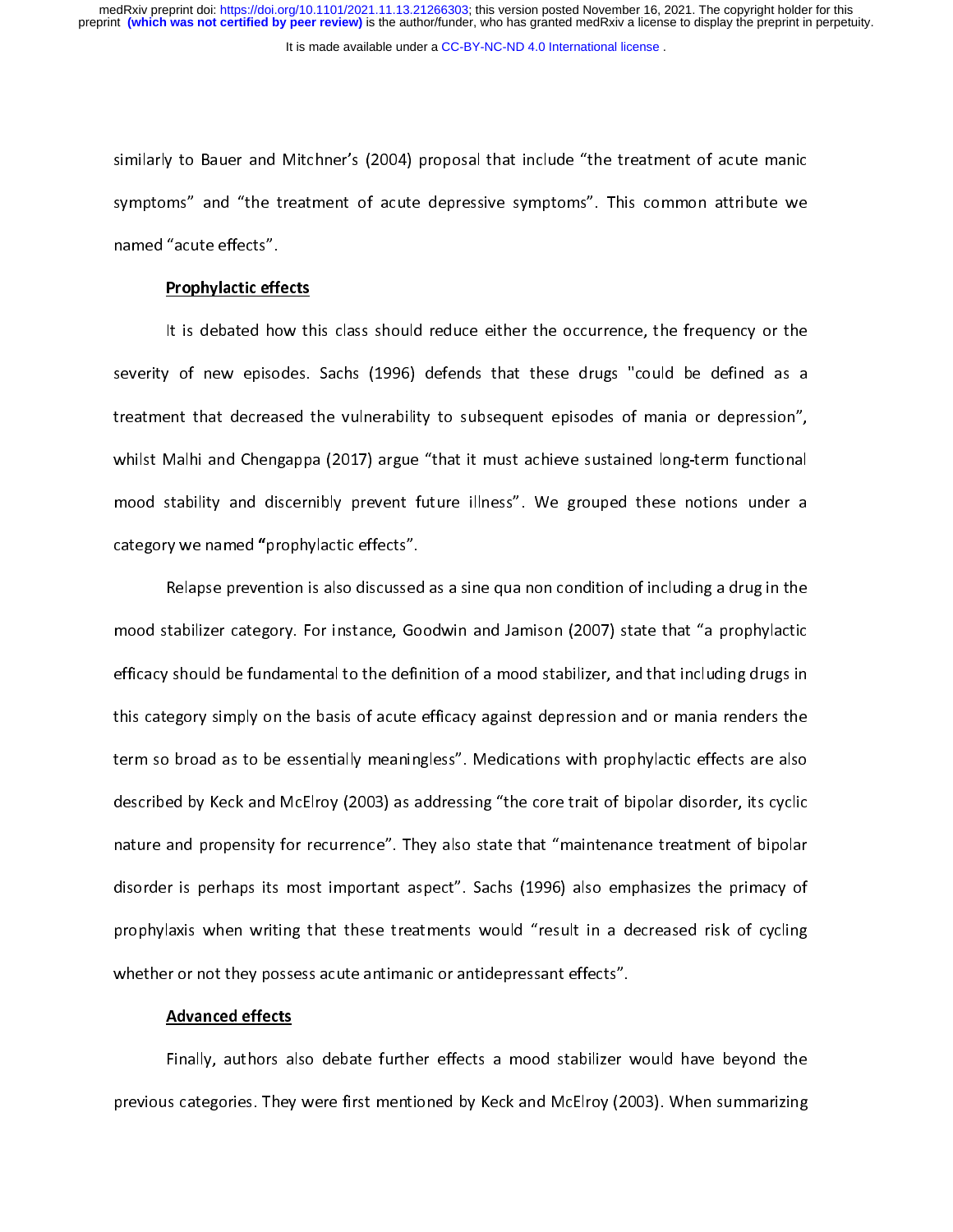It is made available under a [CC-BY-NC-ND 4.0 International license](http://creativecommons.org/licenses/by-nc-nd/4.0/) .

uses of the term mood stabilizer, he includes "comprehensive definitions" that deal with<br>symptoms related to cognition and behavior. It was Malhi et al. (2018) who formally proposed such an attribute as part of a mood stabilizer, fleshing out that "subjective quality of life, tolerability, and effects on cognition and activity also need to be considered when determining whether a medication is a potential mood stabiliser". These effects, wherein we suggest neuroprotective action should be included, were grouped under our fourth category and named<br>"advanced effects". neuroprotective action should be included, were grouped under our fourth category and named

# advanced enects.<br>A hierarchy of mood stabilizing drugs

The manner in which many authors define a mood stabilizer revealed several attributes of<br>this class that should be taken into account when constructing a model for the concept. Individually discussing the attributes would be insufficient, as they were clearly interrelated. Some attributes were more refined and considered essential to qualify a drug as a mood stabilizer, whilst others did not guarantee the label by themselves, yet presenting therapeutic benefits. Therefore, we propose here a hierarchy of progressively specific properties that embraces the complexity of the treatment of bipolar disorder and could help understanding<br>whether a drug has mood stabilizing properties. whether a drug has mood stabilizing properties.<br> $\frac{1}{2}$ 

We thus suggest the members of the categories above could be ordered in progressive ranks (Figure 4). Our first category of "not worsening any episode" seems to be cardinal to define a base: without fulfilling this precondition, a drug cannot be labelled a mood stabilizer. This tier holds place for drugs not showing either benefit nor harm in the management of bipolar disorder. Some compounds could be placed below this level, and would conceptually be outside of the hierarchy of drugs used to treat bipolar disorder. Those have usually been called "mood  $\alpha$  the hierarchy of drugs used to treat bipolar disorder. The hierarchy between called "mood  $\alpha$ "mood  $\alpha$ "mood  $\alpha$ "mood  $\alpha$ "mood  $\alpha$ "mood  $\alpha$ "mood  $\alpha$ "mood  $\alpha$ "mood  $\alpha$ "mood  $\alpha$ "mood  $\alpha$ "mood  $\alpha$ "mood  $\alpha$ "m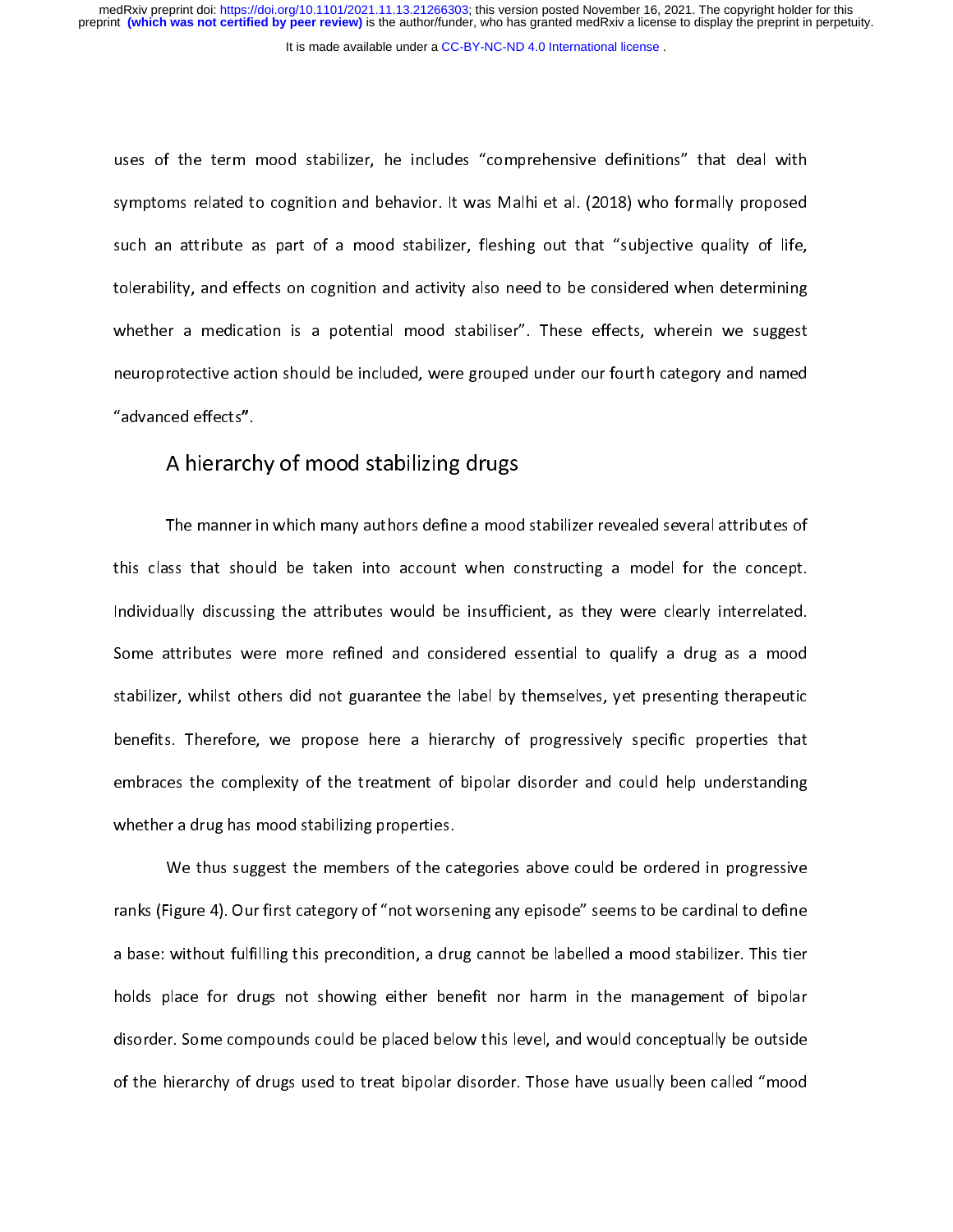destabilizers", where evidence indicates they can worsen the course of bipolar disorder or cause<br>affective switches. The next tier holds place for drugs that have no evidence of being harmful and have relevant acute effects, either for mania or bipolar depression. While not conceptualized as mood stabilizers yet, they could still be useful for managing acute episodes.

The following higher tier would consist of actual mood stabilizers, that is, drugs that would not be harmful for any phase, be useful acutely in either mania or bipolar depression and possess prophylactic efficacy for preventing mood episodes of both polarities. Finally, the apex of the pyramid would be reserved to those members that have desirable additional properties to that of a conventional mood stabilizer. These advanced effects could be understood as evidence that the drug has some fundamental ability to change the course of the illness for the better, perhaps halting neuroprogressive changes and thus preserving functioning and cognition.

# perhaps halfing tempts gresserving functioning functioning and cognition.<br>Current drugs used in the treatment of bipolar disorder

Finally, we gathered and organized the evidence on the effects of drugs currently used to meta-analyses that are useful in understanding treatment effects (for acute depression, acute mania or prophylaxis) (Bahji et al. 2020a; Yildiz et al. 2015; Miura et al. 2014). Those were generally unhelpful at detecting effects on the longer-run illness course, thus being complemented with observational data (Joas et al. 2017; Lähteenvuo et al. 2018). Table 1 and Table 2 presents pertinent findings from these studies, and Figure 6 displays how drugs were<br>allocated in our hierarchy. Table 2 presents pertinent findings from these studies, and Figure 6 displays how drugs were<br>allocated in our hierarchy.<br>- Allocated in our hierarchy.

Mood destabilizers demonstrably worsen any phase or the general illness course, but network meta-analyses on maintenance treatment and on acute effects for mania or bipolar network meta-analyses on maintenance treatment and on acute effects for mania or bipolar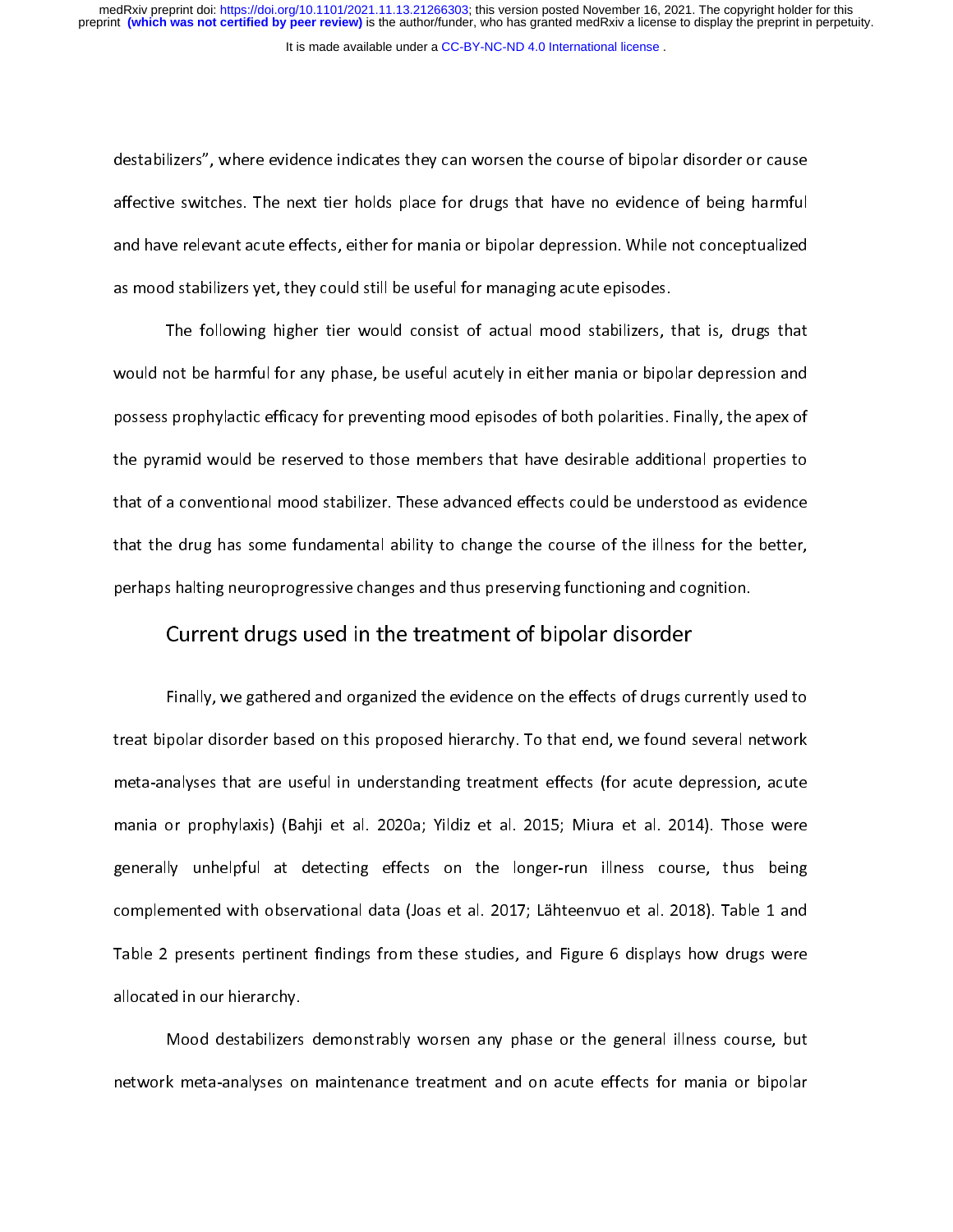depression did not reveal any substance significantly worse than placebo on causing manic or<br>depressive switches. The observational on/off literature, though, suggested hospitalization is more common during periods on any antidepressant or benzodiazepine. These drugs were placed below the "not worsening" tier, being disqualified to occupy other ranks in the hierarchy of mood stabilizer regardless of showing acute benefits. The not worsening category was left for drugs that did not display any evidence of harm, but also did not prove useful when evaluated for acute or maintenance effects. These were gabapentin, oxcarbazepine, licarbazepine, and<br>verapamil. for acute or maintenance effects. These were gabapentin, oxcarbazepine, licarbazepine, licar<br>verapamil.<br>.

r<br>Mar<br>Liste b Many drugs have meaningful acute effects, especially for mania. These include several<br>atypical antipsychotics, haloperidol, carbamazepine, valproate, and lithium. For bipolar depression there are fewer drugs with randomized evidence of efficacy: four atypical antipsychotics (lurasidone, quetiapine, cariprazine, olanzapine), valproate, and lamotrigine. All these drugs are seated in the "acute effects" tier. While some antidepressants were of benefit in treating acute depressive symptoms, they did not qualify to this rank for previously showing<br>evidence of being mood destabilizers. treating acute depressive symptoms, they did not quality to this rank for previously showing<br>evidence of being mood destabilizers.

A subgroup of drugs with acute effects also showed evidence of efficacy for the prevention of episodes. Lithium, valproate, lamotrigine, quetiapine, risperidone and olanzapine were superior to placebo in preventing relapse of either mania or depression, but only lithium and quetiapine proved efficacious for preventing episodes of both polarities. The observational data by Joas et al. (2017) supported four drugs on preventing hospitalizations for both manic and depressive episodes: lithium, valproate, quetiapine, olanzapine, also noting that effect size of lithium was significantly superior to all others except valproate. As the medications that proved efficacious on both study designs and for both polarities, quetiapine and lithium qualified to the efficacious on both study designs and for both polarities, quetiapine and lithium qualified to the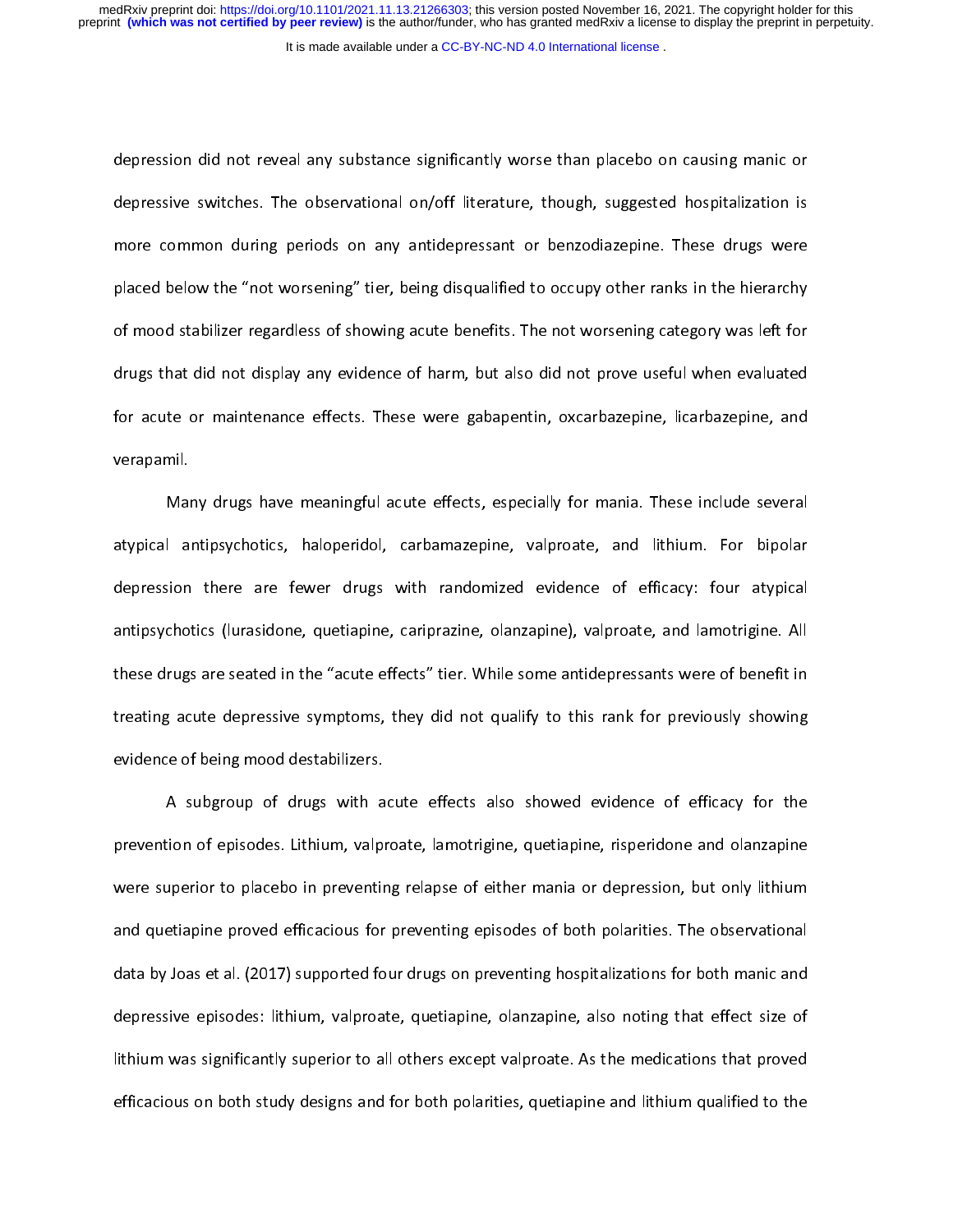higher place of "prophylactic effects" in the hierarchy, being finally labelled "mood stabilizers".<br>To note, all drugs surpassing the "prophylactic effects" category had fulfilled the previous<br>category of "acute effects". To note, all analysis surpassing the "prophylactic effects".<br>Category of "acute effects".

As for advanced effects, we considered these properties are still not consolidated and warrant further investigation. Therefore we limited ourselves to point to studies possibly signaling their presence. Interestingly, they all refer to lithium. Perhaps the best evidence is presented in a randomized clinical trial comparing effects of quetiapine and lithium on white and grey matter volume after a first episode of mania in a 12-month follow-up of 26 patients and 20 healthy controls (Berk et al. 2017). Assessed by structural magnetic resonance, gray and white matter volumes were reduced in patients after a single episode of mania, but not in control individuals. After 12 months, this loss was more pronounced in patients using quetiapine, signaling possible neuroprotective effects of lithium. These effects are corroborated by observational data, at least for lithium excellent responders showing preserved cognitive<br>function (Rybakowski and Suwalska 2010). observational data, and surface at least for littlium excellent response to the control of the control of the control of the control of the control of the control of the control of the control of the control of the control

## Function (Rybakowski and Suwalska 2010).<br>DISCUSSION **DISCUSSION**

The term "mood stabilizer" is increasingly employed with skepticism of its utility and a<br>growing dissension as to its meaning. We approached this issue by conducting a concept analysis of proposed definitions for the term, which unveiled four main attributes of a mood stabilizer. To embrace the distinct relevance ascribed to each one, they were integrated into a hierarchical scheme of the following crescendo ranks: "not worsening", "acute effects", "prophylactic effects", and "advanced effects". As authors discussed prophylactic effects as a core aspect of a mood stabilizer, only drugs surpassing this tier of the hierarchy would be crowned the label. mood stabilizer, only drugs surpassing this tier of this time hierarchy would be crowned the label.<br>The highest surprise the label of the label.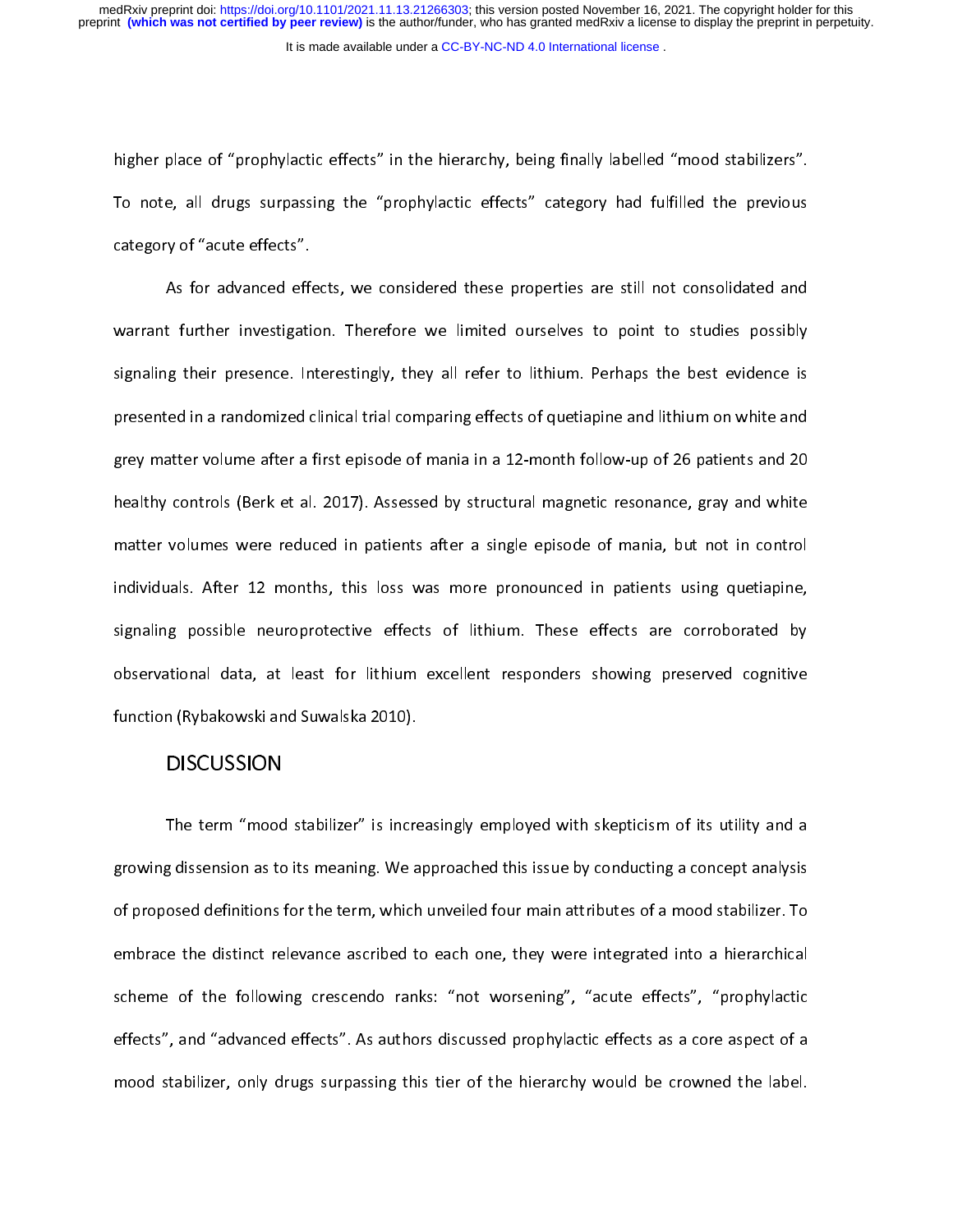Then, using the best available evidence, we tentatively arranged widely available drugs according<br>to such a hierarchy. This reinforced the suitability of the scheme, as many drugs could be placed in the first tiers, which progressively narrowed down as more refined attributes were required. Only lithium and quetiapine fulfilled requisites to be considered mood stabilizers, with lithium showing quite superior prophylactic efficacy in real-world data and being the sole drug for which studies signaled advanced effects in preserving cognition.

The concept of a mood stabilizer drug has been discussed before, although not using a formal document analysis such as this one. There is continuous debate on what really is a mood stabilizer and proposals for definitions come up every now and then (Sachs 1996; Calabrese and Rapport 1999; Bowden 1998; Ghaemi 2001; F. K. Goodwin and Jamison 2007; Malhi, Porter, et al. 2018). Some authors also attempted to summarize what the current ideas of a mood stabilizer were, without proposing a different one (Keck and McElroy 2003; López-Muñoz et al. 2018). They grouped the definitions under categories, which were named "lithium-inspired", "uniphasic", "comprehensive" "conservative" and "broader" definitions. Harris et al. (2003) analyzed the historical development of the term: its roots were traced back to the time Schou (1963) noted lithium had prophylactic effects on manic-depressive episodes, evolved with anticonvulsants emergence as first-line treatments to the disorder, being then linked to Post et al.'s (1982) formulation of the kindling model of manic-depressive episodes. For its turn, Bauer and Mitchner (2004) worked on matching the evidence of drug effectiveness with a proposed 4x4 definition of mood stabilizer, being lithium the sole drug able to treat and prevent both manic and depressive<br>episodes. mood stabilizer, being lithium the sole drug able to treat and prevent both manic and depressive

episodes. There is also some criticism surrounding the term. A good debate is found in a paper by<br>Malhi and Chengappa (2017). The first author analyzes how the term is poorly-defined, resulting Malhi and Chengappa (2017). The first author analyzes how the term is poorly-defined, resulting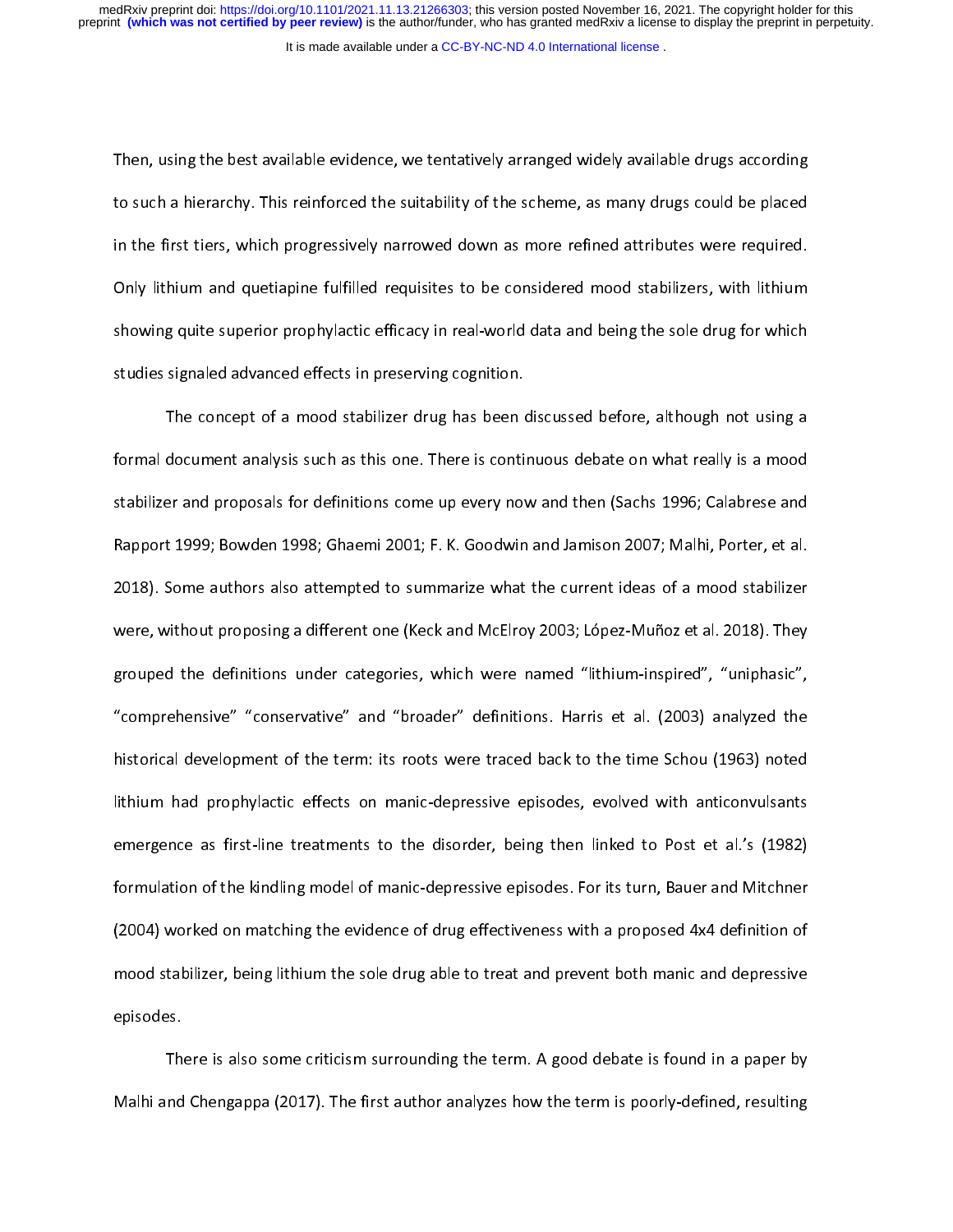It is made available under a [CC-BY-NC-ND 4.0 International license](http://creativecommons.org/licenses/by-nc-nd/4.0/) .

in many drugs receiving the label after demonstrating effectiveness in a single aspect of disease. such drugs beyond the limits of their efficacy. Chengappa draws on similar arguments to label the term mood stabilizer misleading and support its retirement, instead labeling drugs simply "antimanic or antidepressant agents for bipolar disorder". Notwithstanding, Malhi argues for keeping the term and suggests a starting point for a definition on a drug that "achieve sustained long-term functional mood stability and discernibly prevent future illness". Another argument for abandoning the term is the lack of a consensual definition (López-Muñoz et al. 2018; Safer 2010). Indeed, this imprecision is an issue with its consequences, as one could argue of Bowden (1998), who branded lamotrigine and valproate as mood stabilizer to sponsor such drugs. Nevertheless, the imprecision is a barrier to be overcome through a better understanding of a mood stabilizer. We approached this matter using the concept analysis methodology, what made the term clearer in its meanings and unveiled its utility.

The concept of a mood stabilizer is certainly a complex one, as revealed in the definitions proposed. Authors are not satisfied in proposing a single action as the key property of a mood stabilizer, and such drug is expected to have multiple effects in distinct areas of bipolar disorder. The complexity comes from the very nature of bipolar disorder, as a disorder with multiple and quite distinct manifestations. That is mirrored in proposals to define mood stabilizer such as the one by Malhi et al. (2018), wherein a 4x4 graph is built to quantify how effective a drug is in the prevention and acute treatment of each pole of disease, disregarding how they work in combination or what the core properties are. Nevertheless, it is precisely in dealing with this complexity that lies the value of the concept of a mood stabilizer, and an argument to keep the term in psychiatric lexicon: it implies a drug able to bring therapeutic effects for bipolar disorder,  $t_{\rm r}$  is in psychiatric leasting able to bring the polar disorder,  $\mu$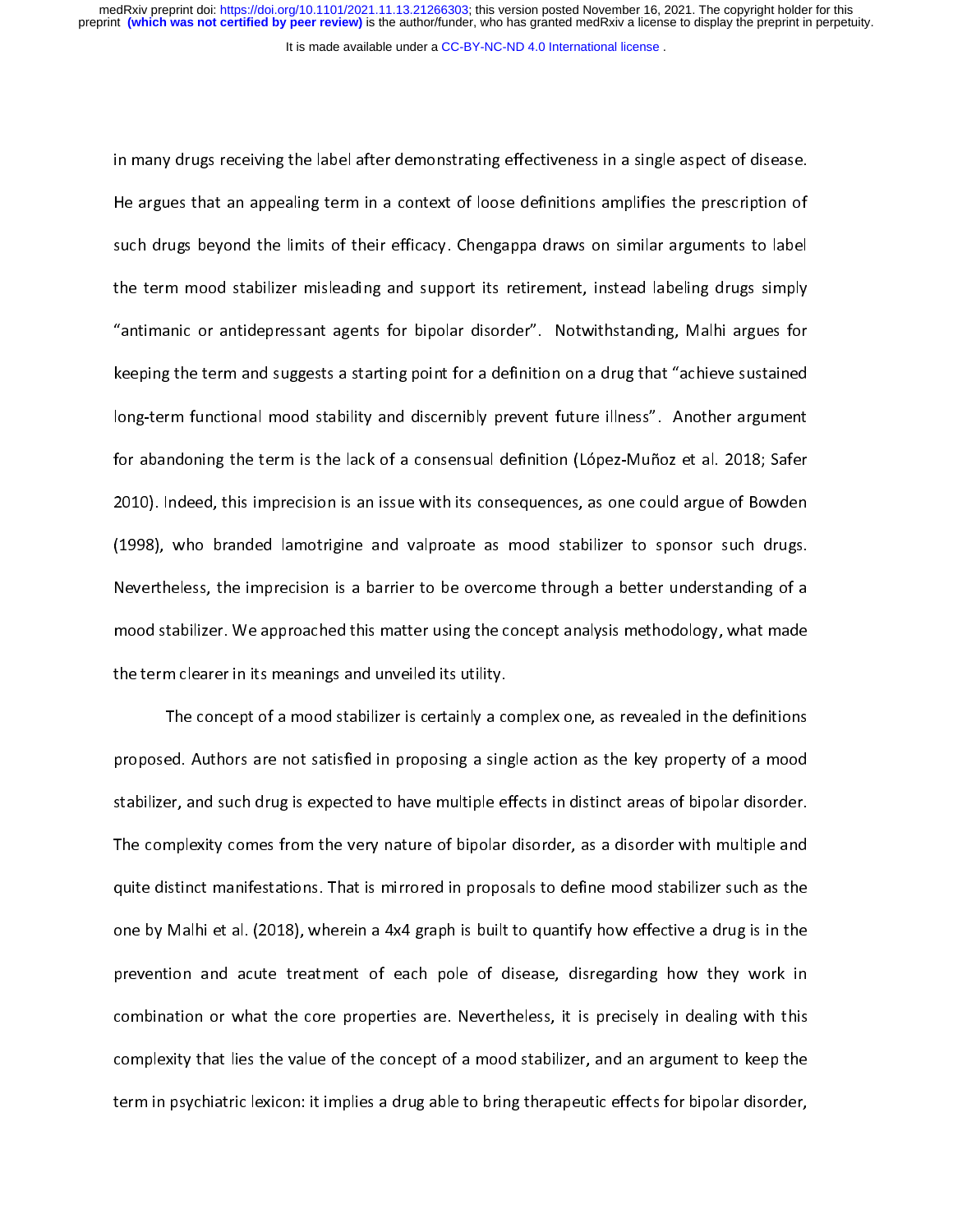as opposed to merely targeting symptoms or specific phases of disease. Somehow related to it is<br>the idea of "normothymotics" or "mood normalizer", brought by Schou (1963) and "representing a class of drugs with an action specific to a disease rather than a symptom or syndrome". This may have clear consequences for both research and clinical practice: such a drug would result in a simplified prescription and better outcomes in the long-run. Indeed, prophylaxis is broadly<br>argued as a core quality of a mood stabilizer. a simplified prescription and better outcomes in the long-run. Indeed, prophylaxis is broadly<br>argued as a core quality of a mood stabilizer.

Emphasizing the long-term outcomes as opposed to short term symptomatic treatment of bipolar disorder is vital because of its potential to be disease-modifying. Not only do mood episodes directly bring biological, psychological and psychosocial deleterious effects for patients, but also increase the vulnerability to new episodes (Park et al. 2018). Many patients have a progressive course of disease, and there is a robust body of literature on neuroprogression and on staging bipolar disorder focused on impaired cognition and functioning (Robert M. Post, Fleming, and Kapczinski 2012). As for truly treating bipolar disorder, a mood stabilizer could preclude this neuroprogression, being a disease-modifying therapy. In fact, our analysis captured an additional category we termed "advanced effects", which relates to the preservation of cognition and quality of life. While this could not be systematically tested and should be critically looked at, some clinical studies point to lithium as having particular neuroprotective properties (Berk et al. 2017). Indeed, the case of lithium excellent responders may stand as a real-life example of the concept of mood stabilizer: they are defined as patients for whom monotherapy lithium fully prevents further mood episodes for an extended period of time, achieving long-term remission, also with some observational data indicating protective effects on cognitive functions<br>(Rybakowski and Suwalska 2010). remission, also with some observations also minimally protective entries on cognitive functions<br>(Rybakowski and Suwalska 2010). (Rybakowski and Suwalska 2010).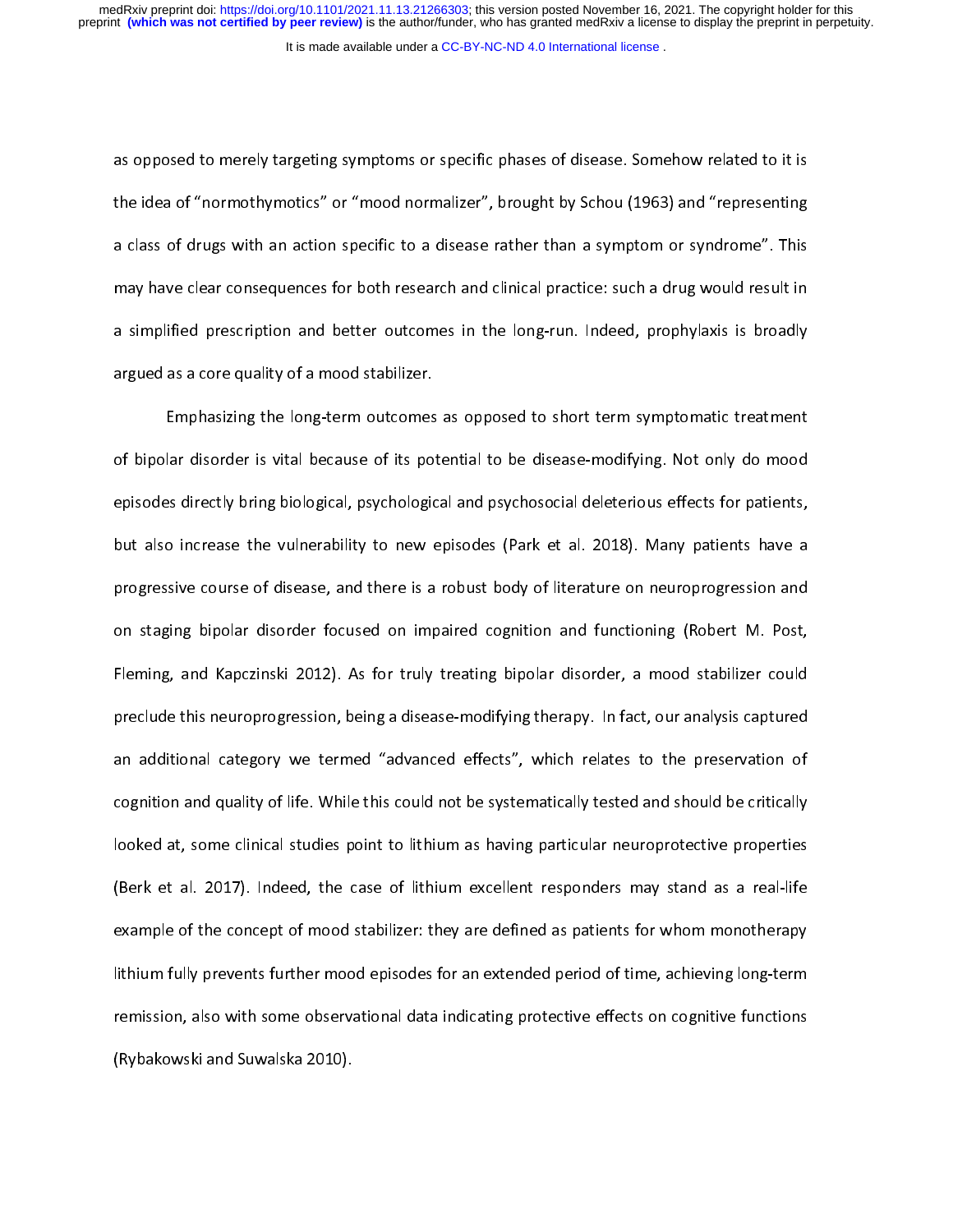Achieving remission on monotherapy is a fact to be noted, and another argument for a<br>mood stabilizer. A medication truly treating bipolar disorder diminishes the need of employing a multiplicity of drugs, each targeting some symptom or phases of the disease. This is a well desired goal, as polypharmacy stands for the rule in the treatment of bipolar disorder (Kim, Salstein, and Goldberg 2021; Grover et al. 2021), an approach not devoid of risks: it difficults adherence and tolerability, burden up side effects, increases costs and is often misleading, to name a few (V.C. Fung et al. 2019; V. Fung et al. 2013).

A major strength of this study was applying a qualitative inquiry of validated methodologies when approaching the concept of mood stabilizer. We could construct a hierarchy embracing these attributes, as well as establish the primacy of prophylactic effects, further relating it to a potential to be disease-modifying. In this sense, lithium-excellent responders could represent real-world instances of mood stabilization. Indeed, this drug was among the two fulfilling requisites to be named mood stabilizer according to our hierarchy, showing significant superior efficacy to others in prophylactic effects according to long-term observational data. Moreover, it is the only compound for which the highest tier of advanced effects was suggested, as clinical evidence indicates it could preserve cognition.

This study is not without limitations. Some categories were based on the perspectives of only a few authors. Many definitions were not richly described or examined, also limiting conceptual analysis. Additionally, studies are often not abundant and also present limitations, which are reflected on our results. Studies for acute effects were easier to find and provided solid answers concerning antimanic and antidepressant effects. However, researching maintenance/prophylactic effects require long-term studies, which are more dispendious to conduct. We used maintenance meta analysis which included studies from 17 weeks to 2.5 years conduct the used maintenance metals included studies from 17 weeks to 2.5 years to 2.5 years to 2.5 years to 2.5 years to 2.5 years to 2.5 years to 2.5 years to 2.5 years to 2.5 years to 2.5 years to 2.5 years to 2.5 years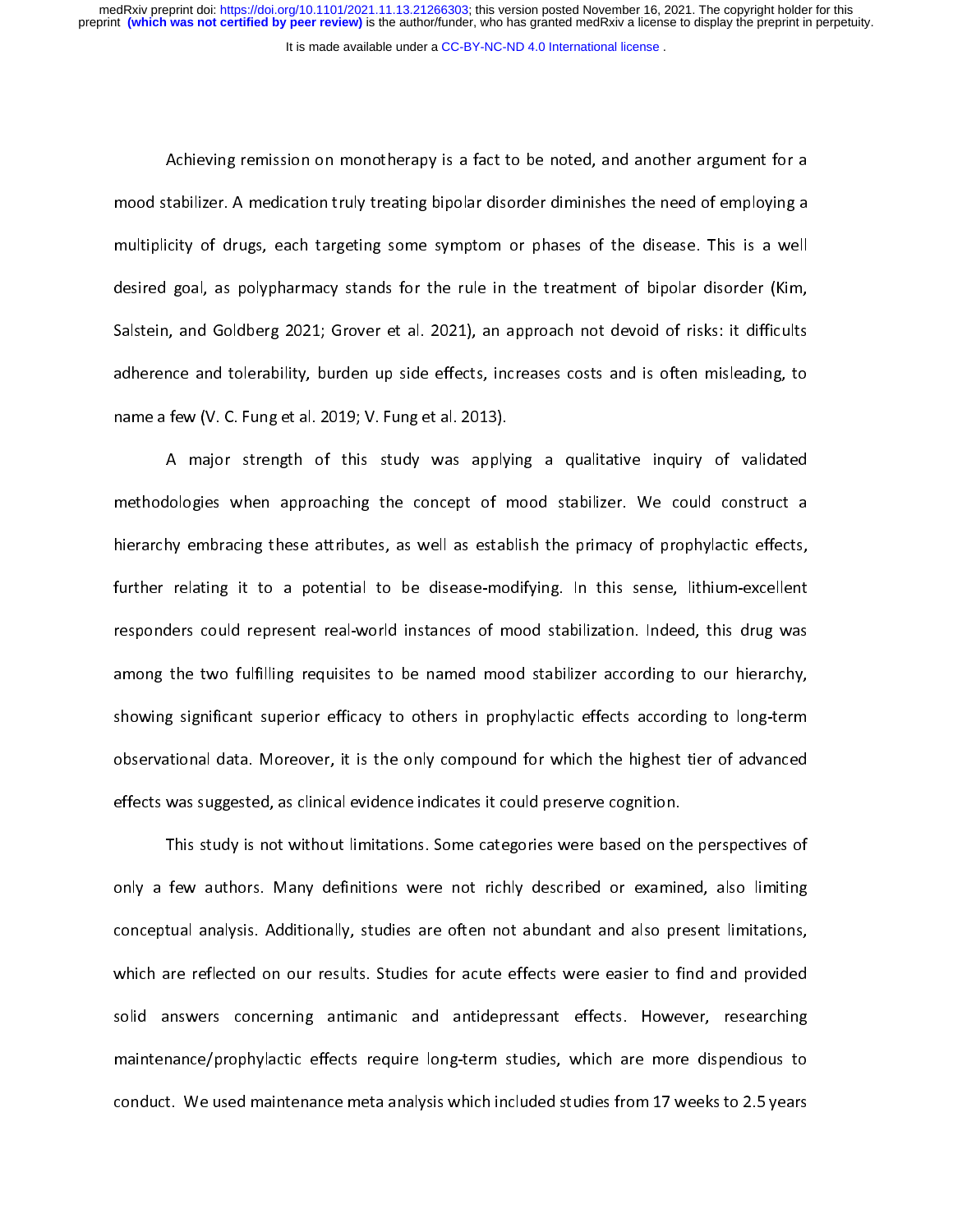of durations, which is probably shorter than we wished for definitive answers. Therefore, we some inherent biases of observational data, including significant interpretation challenges.<br>because of intense polypharmacy. some inherent biases of intense polypharmacy.<br>Some<br>And data, including significant interpretation challenges of the challenges of the challenges of the challenge

Moreover, the advanced effects represented a major challenge to operationalize and could not be tested with confidence. Available literature only provided clues regarding effects on cognition, mostly through an intermediate outcome of neuroprotective action. In the case of quality of life, this category could not be operationalised, as no study succeeded in establishing which drugs are associated with benefits on such outcomes. Thus, this category of our mood stabilizer concept was left unclosed, undermining its utility for a clinical scope.

In conclusion, a qualitative inquiry shed light on the controversial term of concept analysis, indicating it has a meaning not to abandon. While multiple attributes are expected from such a drug, they should be looked at conjunctly, having prophylaxis as a determinant aspect. We nested these attributes into the following crescendo ranks: "not worsening", "acute effects", "prophylactic effects", and "advanced effects", with "prophylactic effects" standing as the dividing line from which a drug can be considered a mood stabilizer. This aggregation was reinforced by quantitative evidence, as effectiveness from drugs also narrowed down according to the hierarchy. According to such, only lithium and quetiapine could be labeled mood stabilizers, with "advanced effects" being suggested for lithium. This conceptualization fleshes out the utility of the term mood stabilizer: it implies a drug able to truly treat bipolar disorder, which could redeem better outcomes in the long-run, being potentially disease-modifying. Lithium-excellent responders may stand as a real-world example of that. Lithium-excellent responders may stand as a real-world example of that.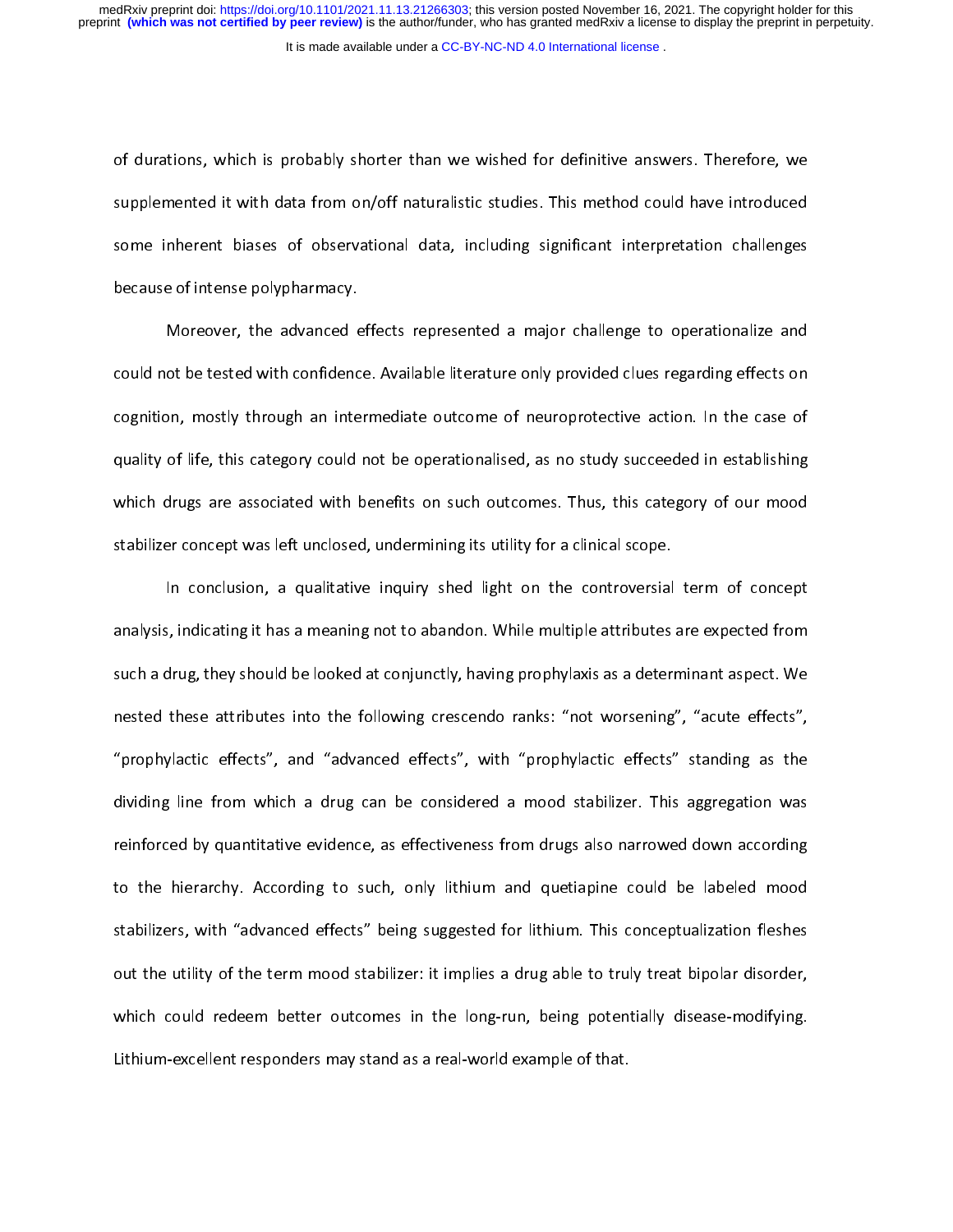It is made available under a [CC-BY-NC-ND 4.0 International license](http://creativecommons.org/licenses/by-nc-nd/4.0/) .

## **REFERENCES**

- Bahji, Anees, Dylan Ermacora, Callum Stephenson, Emily R. Hawken, and Gustavo Vazquez.<br>2020a. "Comparative Efficacy and Tolerability of Pharmacological Treatments for the<br>Treatment of Acute Bipolar Depression: A Systematic Treatment of Acute Bipolar Depression: A Systematic Review and Network Meta-Analysis."
- Treatment of Affective Disorders 269 (May): 154–84.<br>— . 2020b. "Comparative Efficacy and Tolerability of Pharmacological Treatments for the<br>Treatment of Acute Bipolar Depression: A Systematic Review and Network Meta-Analys Journal of Affective Disorders 209 (May): 154–84.<br>— 2020b. "Comparative Efficacy and Tolerability of<br>Treatment of Acute Bipolar Depression: A System:<br>Journal of Affective Disorders 269 (May): 154–84. Treatment of Acute Bipolar Depression: A Systematic Review and Network Meta-Analysi<br>Journal of Affective Disorders 269 (May): 154–84.<br>Bauer, Mark S., and Landis Mitchner. 2004. "What Is a 'Mood Stabilizer'? An Evidence-Bas
- Treatment of Affective Disorders 269 (May): 154–84.<br>Treatment of Affective Disorders 269 (May): 154–84.<br>Treatment of Persent Meta-Analysis. "What Is a 'Mood Stabilizer'? An Evidence-Based Response." American Journal of Psy Journal of Affective Disorders 209 (May): 154–84.<br>r, Mark S., and Landis Mitchner. 2004. "What Is a<br>Response." American Journal of Psychiatry 161 (1)<br>Michael, O. Dandash, R. Daglas, S. M. Cotton, K. A
- Response." American Journal of Psychiatry 161 (1): 3–18.<br>Berk, Michael, O. Dandash, R. Daglas, S. M. Cotton, K. Allott, Alex Fornito, C. Suo, et al. 2017.<br>"Neuroprotection after a First Episode of Mania: A Randomized Contr Response. American Journal of Psychiatry 161 (1): 3–18.<br>"Michael, O. Dandash, R. Daglas, S. M. Cotton, K. Allott, Al<br>"Neuroprotection after a First Episode of Mania: A Rando<br>Trial Comparing the Effects of Lithium and Queti "Neuroprotection after a First Episode of Mania: A Randomized Controlled Maintenance<br>Trial Comparing the Effects of Lithium and Quetiapine on Grey and White Matter Volum<br>Translational Psychiatry 7 (1): e1011–e1011. Trial Comparing the Effects of Lithium and Quetiapine on Grey and White Matter Volume<br>Translational Psychiatry 7 (1): e1011–e1011.<br>den, C. L. 1998. "New Concepts in Mood Stabilization: Evidence for the Effectiveness of
- Translational Psychiatry 7 (1): e1011-e1011.<br>Bowden, C. L. 1998. "New Concepts in Mood Stabilization: Evidence for the Effectiveness of<br>Valproate and Lamotrigine." Neuropsychopharmacology: Official Publication of the American College of Neuropsychopharmacology 19 (3): 194-99. Valproate and Lamotrigine." Neuropsychopharmacology: Official Publication of the<br>American College of Neuropsychopharmacology 19 (3): 194–99.<br>Bowen, Glenn A. 2009. "Document Analysis as a Qualitative Research Method." Quali
- Valproate and Lamotrigine." *Neuropsychopharmacology: Official Publication of the*<br>A*merican College of Neuropsychopharmacology* 19 (3): 194–99.<br>P. Glenn A. 2009. "Document Analysis as a Qualitative Research Method." *Qual* American College of Neuropsychopharmacology 19 (3): 194–99.<br>P. Glenn A. 2009. "Document Analysis as a Qualitative Research<br>Research Journal 39 (August): 88.<br>Prese, J. R., and D. J. Rapport. 1999. "Mood Stabilizers and the
- Bowen, Glenn A. 2009. "Bocament Analysis as a Quantative Research Method." Quantative<br>Research Journal 39 (August): 88.<br>Calabrese, J. R., and D. J. Rapport. 1999. "Mood Stabilizers and the Evolution of Maintenanc<br>Study Des Research Journal 39 (August): 88.<br>Prese, J. R., and D. J. Rapport. 1999<br>Study Designs in Bipolar | Disorder<br>discussion 14–15. Study Designs in Bipolar | Disorder." The Journal of Clinical Psychiatry 60 Suppl 5: 5–13;<br>discussion 14–15.<br>Davis John M, and Janicak Philip G. 1996. "Risperidone: A New, Novel (and Better?) discussion 14–15.<br>Davis John M, and Janicak Philip G. 1996. "Risperidone: A New, Novel (and Better?)
- 
- Antipsychotic." Psychiatric Annals 26 (2): 78–87.<br>y, Angela S., and Alison H. Davis. 2017. "A Guide t<br>Specialist CNS 31 (2): 70–73. Foley, Angela S., and Alison H. Davis. 2017. "A Guide to Concept Analysis." Clinical Nurse Antipsychotic." *Psychiatric Annuls 26* (2): 78–87.<br>7, Angela S., and Alison H. Davis. 2017. "A Guide t<br>*Specialist CNS* 31 (2): 70–73.<br>, Vicki C., Lindsay N. Overhage, Louisa G. Sylvia, N
- Foley, Angela S., and Alison H. Davis. 2017. "A Guide to Concept Analysis." Clinical Nurse<br>Specialist CNS 31 (2): 70–73.<br>Fung, Vicki C., Lindsay N. Overhage, Louisa G. Sylvia, Noreen A. Reilly-Harrington, Masour<br>Keming Gao Specialist CNS 31 (2): 70–73.<br>, Vicki C., Lindsay N. Overhag<br>Keming Gao, Richard C. Shelt<br>Side Effect Burden, Adherend Fund, Gao, Richard C. Shelton, et al. 2019. "Complex Polypharmacy in Bipolar Disorder:<br>Side Effect Burden, Adherence, and Response Predictors." Journal of Affective Disorders 257<br>(October): 17–22. Side Effect Burden, Adherence, and Response Predictors." Journal of Affective Disorders 2<br>(October): 17–22.<br>, Vicki, Mary Price, Alisa B. Busch, Mary Beth Landrum, Bruce Fireman, Andrew Nierenber<br>. . . . . . . . . . . . .
- Side Effect Burden, Adherence, and Response Predictors." *Journal of Affective Disorders 257*<br>(October): 17–22.<br>William H. Dow, et al. 2013. "Adverse Clinical Events among Medicare Beneficiaries Using. (October): 17–22.<br>, Vicki, Mary Price,<br>William H. Dow, et<br>Antipsychotic Drug Fung, Victor, Mary Price, Alisa, Mary Price, Alisandrum, Bruce Price, Alisandrum, Andrew Price, Alisandrum, Mary Beth Landrum, Andrew Nierenberg, Antipsychotic Drugs: Linking Health Insurance Benefits and Clinical Needs." Antipsychotic Drugs: Linking Health Insurance Benefits and Clinical Needs." Medical Care 5<br>(7): 614–21.<br>Imi, S. N. 2001. "On Defining 'Mood Stabilizer.'" Bipolar Disorders 3 (3): 154–58. Antipsychotic Drugs: Linking Health Insurance Benefits and Clinical Needs." Medical Care 51<br>(7): 614–21.<br>Iwin, Frederick K., and Kay Redfield Jamison. 2007. Manic-Depressive Illness: Bipolar
- 
- (\* )<br>: mi, S. N. 200<br>Jwin, Frederi<br>*Disorders an* Goodwin, Frederick K., and Kay Redfield Jamison. 2007. *Manic-Depressive Illness: Bipolar<br>Disorders and Recurrent Depression*. Oxford University Press, USA.<br>Goodwin, Guy M., and Gin S. Malhi. 2007. "What Is a Mood Stabiliz
- Goodwin, Frederick K., and Kay Redfield Jamison. 2007. Manic-Depressive Illiess. Bipolar<br>Disorders and Recurrent Depression. Oxford University Press, USA.<br>Goodwin, Guy M., and Gin S. Malhi. 2007. "What Is a Mood Stabilizer Disorders and Recurrent Depression. Oxford University Press, USA.<br>Iwin, Guy M., and Gin S. Malhi. 2007. "What Is a Mood Stabilizer?"<br>37 (5): 609–14.<br>er, Sandeep, Ajit Avasthi, Rahul Chakravarty, Amitava Dan, Kaustav
- Goodwin, Guy M., and Gin S. Malhi. 2007. "What Is a Mood Stabilizer?" Psychological Medicine<br>37 (5): 609–14.<br>Grover, Sandeep, Ajit Avasthi, Rahul Chakravarty, Amitava Dan, Kaustav Chakraborty, Rajarshi<br>Neogi, Avinash Desou er, Sandeep, Aji<br>er, Sandeep, Aji<br>Neogi, Avinash<br>Bipolar Disorde Reagi, Avinash Desouza, et al. 2021. "Prescription Patterns in Clinically Stable Patients with Bipolar Disorder: Findings from the Bipolar Disorder Course and Outcome from India (BiD CoIN) Study." Asian Journal of Psychiat Bipolar Disorder: Findings from the Bipolar Disorder Course and Outcome from India (BiD-<br>CoIN) Study." Asian Journal of Psychiatry 57 (March): 102549. CoIN) Study." Asian Journal of Psychiatry 57 (March): 102549.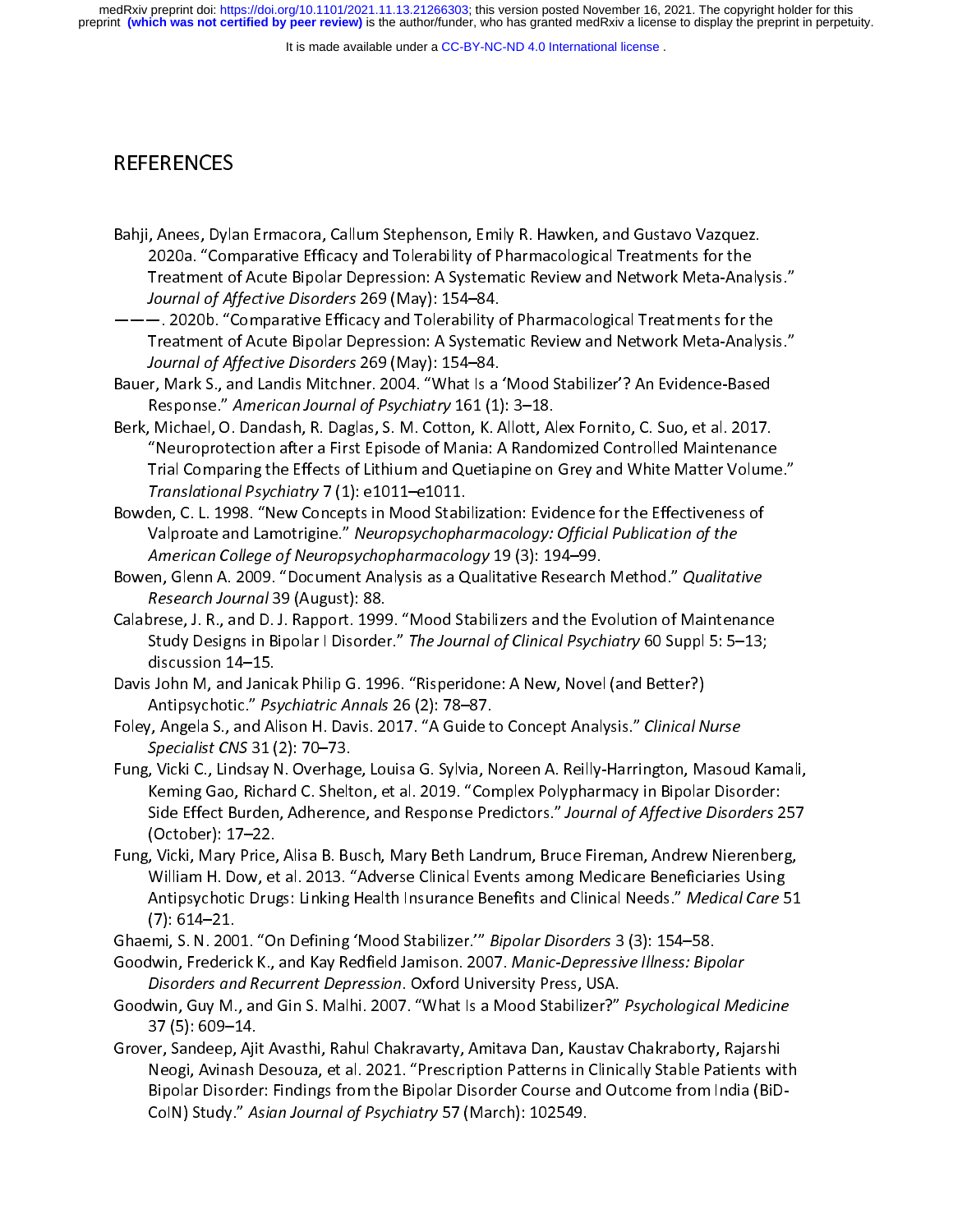It is made available under a [CC-BY-NC-ND 4.0 International license](http://creativecommons.org/licenses/by-nc-nd/4.0/) .

Harris, Margaret, Summit Chandran, Nabonita Chakraborty, and David Healy. 2003. "Mood-

Harris Chandran, Margaret, Summit Chandran, Nabonita Chandran, Nabonita Chandran, Nabonita Chandran, 2003. "Mo<br>David Health Health Health Health Health Health Health Health Health Health Health Health Health Health Health Stabilizers: The Archeology of the Concept." Bipolar Disorders 5 (6): 446–52.<br>Healy, David. 2008. "Mania: A Short History of Bipolar Disorder." Johns Hopkins Biographies of<br>Disease. 296. https://psycnet.apa.org/fulltext/20

Healy, David. 2008. "Mania: A Short History of Bipolar Disorder." Johns Hopkins Biographies of<br>Disease. 296. https://psycnet.apa.org/fulltext/2008-00874-000.pdf.<br>Joas, Erik, Alina Karanti, Jie Song, Guy M. Goodwin, Paul Li Disease. 250. https://psychet.apa.org/fulltext/2000-00874-000.pdf.<br>Erik, Alina Karanti, Jie Song, Guy M. Goodwin, Paul Lichtenstein, and<br>"Pharmacological Treatment and Risk of Psychiatric Hospital Admiss<br>The British Journa "Pharmacological Treatment and Risk of Psychiatric Hospital Admission in Bipolar Disorder."<br>The British Journal of Psychiatry: The Journal of Mental Science 210 (3): 197–202.<br>, Paul E., Jr, and Susan L. McElroy. 2003. "Red

The British Journal of Psychiatry: The Journal of Mental Science 210 (3): 197–202.<br>Paul E., Jr, and Susan L. McElroy. 2003. "Redefining Mood Stabilization." Journal of<br>Affective Disorders 73 (1-2): 163–69. The British Journal of Psychiatry: The Journal of Wental Science 210 (3): 197–202.<br>Paul E., Jr, and Susan L. McElroy. 2003. "Redefining Mood Stabilization." Journal<br>Affective Disorders 73 (1-2): 163–69.<br>, R. J., and G. Owe

Keck, Paul E., Jr, and Susan E. McElroy. 2003. "Redefining Mood Stabilization." Journal of<br>Affective Disorders 73 (1-2): 163–69.<br>Kerry, R. J., and G. Owen. 1970. "Lithium Carbonate as a Mood and Total Body Water Sta<br>Archiv Affective Disorders 73 (1-2): 163–69.<br>7, R. J., and G. Owen. 1970. "Lithium C.<br>Archives of General Psychiatry 22 (4):<br>ng, Lars Vedel, Michael Bauer, Willen

Archives of General Psychiatry 22 (4): 301–3.<br>Kessing, Lars Vedel, Michael Bauer, Willem A. Nolen, Emanuel Severus, Guy M. Goodwin, and<br>John Geddes. 2018. "Effectiveness of Maintenance Therapy of Lithium vs Other Mood Archives of General Psychiatry 22 (4): 301–3.<br>Ing, Lars Vedel, Michael Bauer, Willem A. Nole<br>John Geddes. 2018. "Effectiveness of Mainter<br>Stabilizers in Monotherapy and in Combination John Geddes. 2018. "Effectiveness of Maintenance Therapy of Lithium vs Other Mood<br>Stabilizers in Monotherapy and in Combinations: A Systematic Review of Evidence from<br>Observational Studies." Bipolar Disorders 20 (5): 419–3 Stabilizers in Monotherapy and in Combinations: A Systematic Review of Evidence from<br>Observational Studies." Bipolar Disorders 20 (5): 419–31.<br>Anna M., Lisa Salstein, and Joseph F. Goldberg. 2021. "A Systematic Review of C

Observational Studies." Bipolar Disorders 20 (5): 419–31.<br>Anna M., Lisa Salstein, and Joseph F. Goldberg. 2021. "A Systematic Review of Complex<br>Polypharmacy in Bipolar Disorder: Prevalence, Clinical Features, Adherence, an Observational Studies." *Bipolar Disorders* 20 (5): 419–31.<br>Kim, Anna M., Lisa Salstein, and Joseph F. Goldberg. 2021. "A Systematic Review of Complex<br>Polypharmacy in Bipolar Disorder: Prevalence, Clinical Features, Adhere Rightly Anna M., Lisa Salstein, and Friedrick School of Clinical Features, Adherence, and Prelimi<br>Recommendations for Practitioners." The Journal of Clinical Psychiatry 82 (3).<br>https://doi.org/10.4088/JCP.20r13263. Polyphanning, in Bipolar Disorder: Previously, American Bipolary, Additional Precommendations for Practitioners." The Journal of Clinical Psychiatry 82 (3).<br>https://doi.org/10.4088/JCP.20r13263.<br>eenvuo, Markku, Antti Tansk

Recommendations for Practitioners." *The Journal of Cimicar Psychiatry 62 (3).*<br>https://doi.org/10.4088/JCP.20r13263.<br>Penvuo, Markku, Antti Tanskanen, Heidi Taipale, Fabian Hoti, Pia Vattulainen, I<br>and Jari Tiihonen. 2018. https://doi.org/10.4088/JCP.20r13263. and Jari Tiihonen. 2018. "Real-World Effectiveness of Pharmacologic Treatments for the<br>Prevention of Rehospitalization in a Finnish Nationwide Cohort of Patients With Bipolar<br>Disorder." JAMA Psychiatry 75 (4): 347–55. and Dependion of Rehospitalization in a Finnish Nationwide Cohort of Patients With Bipolar<br>Disorder." JAMA Psychiatry 75 (4): 347–55.<br>Z-Muñoz, Francisco, Winston W. Shen, Pilar D'Ocon, Alejandro Romero, and Cecilio Álam

Disorder." JAMA Psychiatry 75 (4): 347–55.<br>z-Muñoz, Francisco, Winston W. Shen, Pilar D'Ocon, Alejandro Romero, and Cecilio Álan<br>2018. "A History of the Pharmacological Treatment of Bipolar Disorder." International Bisorder. *JAMA Psychidty 75* (4): 347–55.<br>z-Muñoz, Francisco, Winston W. Shen, Pilar<br>2018. "A History of the Pharmacological Treation of Molecular Sciences 19 (7). https:// 2018. "A History of the Pharmacological Treatment of Bipolar Disorder." International<br>Journal of Molecular Sciences 19 (7). https://doi.org/10.3390/jims19072143.<br>Malhi, Gin S., Tim Outhred, Grace Morris, Philip M. Boyce, R

2010. "A History of the Pharmacological Treatment of Bipolar Disorder." *International*<br>Journal of Molecular Sciences 19 (7). https://doi.org/10.3390/jjms19072143.<br>i, Gin S., Tim Outhred, Grace Morris, Philip M. Boyce, Ric Journal of Molecular Sciences 19 (7). https://doi.org/10.3390/ijms19072143.<br>ii, Gin S., Tim Outhred, Grace Morris, Philip M. Boyce, Richard Bryant, Paul B. Fitz<br>Malcolm J. Hopwood, et al. 2018. "Royal Australian and New Ze Psychiatrists Clinical Practice Guidelines for Mood Disorders: Bipolar Disorder Summary." Malcolm J. Hopwood, English J. Hoppen J. Hoppen J. Hoppen J. Hoppen J. Hoppen J. Hoppen J. The Medical Journal of Australia 208 (5): 219–25.<br>The Medical Journal of Australia 208 (5): 219–25.<br>I, Gin S., Richard Porter, Laur

Bernhard T. Baune, et al. 2018. "Defining a Mood Stabiliser: Novel Framework for Research<br>and Clinical Practice." *BJPsych Open* 4 (4): 278–81. The Medical Journal of Australia 208 (5): 219–25.<br>i, Gin S., Richard Porter, Lauren Irwin, Amber Ham<br>Bernhard T. Baune, et al. 2018. "Defining a Mood<br>and Clinical Practice." *BJPsych Open 4 (4)*: 278–81 Malhi, Gin S., and K. N. Roy Chengappa. 2017. "Why 'mood Stabiliser: Novel Framework for Res<br>Malhi, Gin S., and K. N. Roy Chengappa. 2017. "Why 'mood Stabilizer' Needs Stability: Pola

and Clinical Practice." *BJPsych Open* 4 (4): 278–81.<br>i, Gin S., and K. N. Roy Chengappa. 2017. "Why 'mood Stabilizer' Needs Stability: Polar<br>Views on Its Utility." *Bipolar Disorders*. https://doi.org/10.1111/bdi.12562. and Clinical Practice." BJPsych Open 4 (4): 278–81.<br>i, Gin S., and K. N. Roy Chengappa. 2017. "Why 'me<br>Views on Its Utility." Bipolar Disorders. https://doi.<br>htal Health Medications." n.d. Accessed July 10, 202 Views on Its Utility." *Bipolar Disorders.* https://doi.org/10.1111/bdi.12562.<br>"Mental Health Medications." n.d. Accessed July 10, 2021.<br>https://www.nimh.nih.gov/health/topics/mental-health-medications/.

views on Its Otility." *Bipolar Disorders.* https://doi.org/10.1111/bdi.12562.<br>htal Health Medications." n.d. Accessed July 10, 2021.<br>https://www.nimh.nih.gov/health/topics/mental-health-medications/.<br>a, Tomofumi, Hisashi https://www.nimh.nih.gov/health/topics/mental-heal<br>Miura, Tomofumi, Hisashi Noma, Toshi A. Furukawa, Hirosh<br>Stockton, Georgia Salanti, et al. 2014. "Comparative Et a, Tomofumi, Hisashi Noma, Toshi A. Furukawa, Hiroshi Mitsuyasu, Shir<br>Stockton, Georgia Salanti, et al. 2014. "Comparative Efficacy and Tolera<br>Pharmacological Treatments in the Maintenance Treatment of Bipolar I Stockton, Georgia Salanti, et al. 2014. "Comparative Efficacy and Tolerability of<br>Pharmacological Treatments in the Maintenance Treatment of Bipolar Disorder: A<br>Systematic Review and Network Meta-Analysis." The Lancet. Psy Stockton, Georgia Salanti, et al. 2014. "Comparative Efficacy and Tolerability of<br>Pharmacological Treatments in the Maintenance Treatment of Bipolar Disorder: A<br>Systematic Review and Network Meta-Analysis." The Lancet. Psy

Systematic Review and Network Meta-Analysis." *The Lancet. Psychiatry* 1 (5): 351–<br>ie, J. M. 1995. "Exploring the Theoretical Basis of Nursing Using Advanced Techniqu<br>Concept Analysis." *ANS. Advances in Nursing Science* 1 Systematic Review and Network Meta-Analysis." The Lancet. Fisjematry 1 (5): 351–55.<br>E. J. M. 1995. "Exploring the Theoretical Basis of Nursing Using Advanced Techniques of<br>Concept Analysis." ANS. Advances in Nursing Scienc

Concept Analysis." ANS. Advances in Nursing Science 17 (3): 31–46.<br>National Collaborating Centre for Mental Health (UK). 2018. Bipolar Disorder: The NICE Guide.<br>on the Assessment and Management of Bipolar Disorder in Adult Concept Analysis." ANS. Advances in Nursing Science 17 (3): 31–46.<br>
Simal Collaborating Centre for Mental Health (UK). 2018. Bipolar Diso<br>
on the Assessment and Management of Bipolar Disorder in Adults, C National Collaborating Centre for Mental Health (UK). 2018. Bipolar Disorder: The NICE Guideline<br>on the Assessment and Management of Bipolar Disorder in Adults, Children and Young on the Assessment and Management of Bipolar Disorder in Adults, Children and Young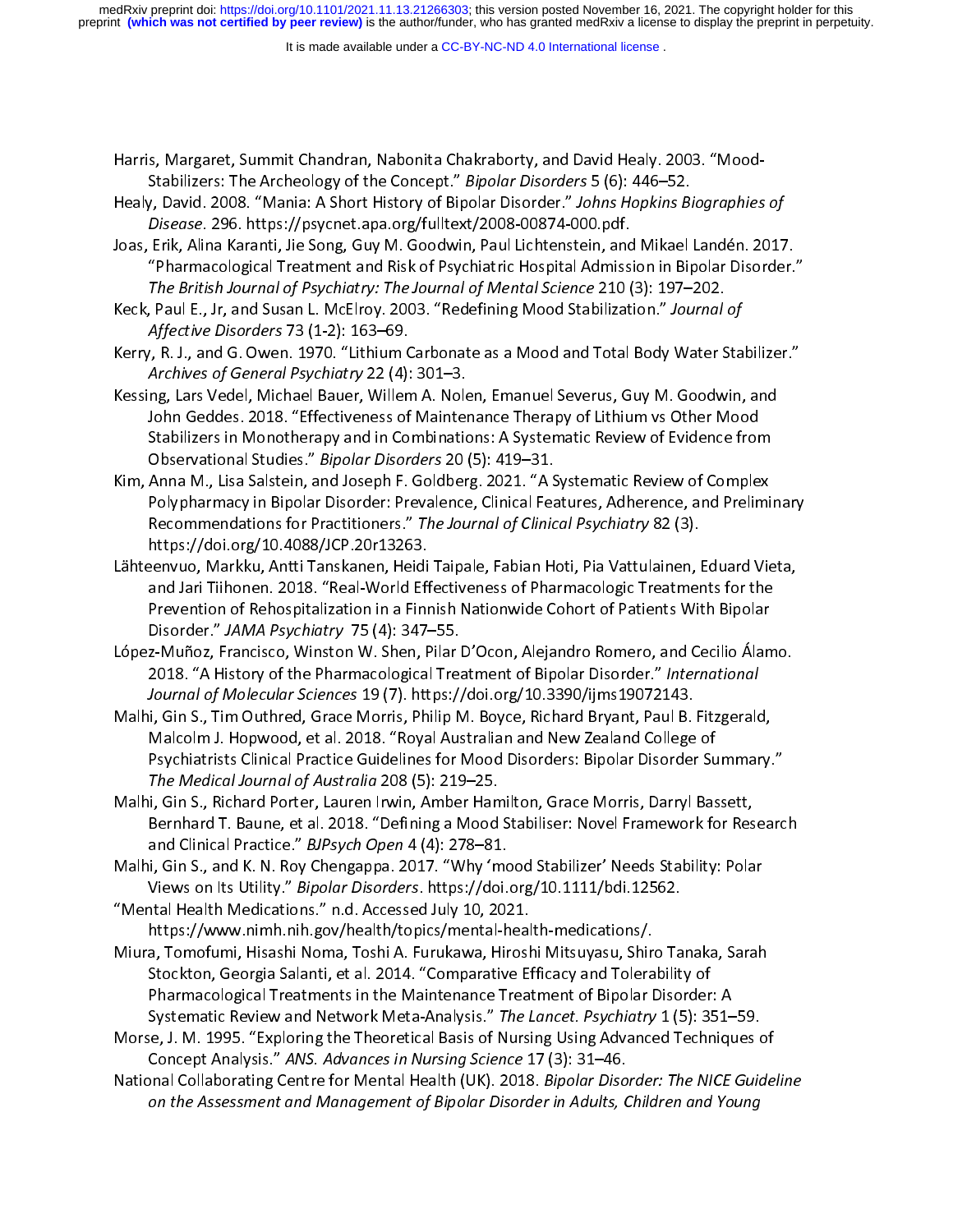It is made available under a [CC-BY-NC-ND 4.0 International license](http://creativecommons.org/licenses/by-nc-nd/4.0/) .

- People in Primary and Secondary Care. London: The British Psychological Society and The<br>Royal College of Psychiatrists.<br>14 March, 2019. https://www.nhs.uk/mental-health/conditions/bipolar-disorder/overvie ,<br>Ia Health Service. 14 March,<br>14 March, 2019. https://www<br>Inal Institute of Mental Health
- 14 March, 2019. https://www.nhs.uk/mental-health/conditions/bipolar-disorder/overview/.<br>Dial Institute of Mental Health. 2016. "Mental Health Medications." National Institute of<br>Mental Health. October 2016. https://www.nim National Institute of Mental Health. 2016. "Mental Health Medications." National Institute of
- Park, Dong Yeon, Dennis Do, Lauren Chang, Saloni Shah, Laura D. Yuen, Farnaz Hooshmand, Po W. Wang, Shefali Miller, and Terence A. Ketter. 2018. "Episode Accumulation Associated medication, D<br>Dong Yeon, D<br>W. Wang, Shet<br>with Hastened W. Wang, Shefali Miller, and Terence A. Ketter. 2018. "Episode Accumulation Associated<br>with Hastened Recurrence and Delayed Recovery in Bipolar Disorder." Journal of Affective<br>Disorders 227 (February): 657–64. With Hastened Recurrence and Delayed Recovery in Bipolar Disorder." Journal of Affective<br>Disorders 227 (February): 657–64.<br>R. M., T. W. Uhde, F. W. Putnam, J. C. Ballenger, and W. H. Berrettini. 1982. "Kindling and
- With Hastened Recurrence and Delayed Recovery in Bipolar Disorder." Journal by Affective<br>Disorders 227 (February): 657–64.<br>R. M., T. W. Uhde, F. W. Putnam, J. C. Ballenger, and W. H. Berrettini. 1982. "Kindling and<br>Carbama Bisorders 227 (February): 657–64.<br>R. M., T. W. Uhde, F. W. Putnam, J<br>Carbamazepine in Affective Illness.<br>717–31. Carbamazepine in Affective Illness." The Journal of Nervous and Mental Disease 170 (12):<br>717–31.<br>Post, Robert M., Jaclyn Fleming, and Flavio Kapczinski. 2012. "Neurobiological Correlates of
- Carbamazepine in Affective Illiess." The Journal of Nervous and Mental Disease 170 (12):<br>717–31.<br>Robert M., Jaclyn Fleming, and Flavio Kapczinski. 2012. "Neurobiological Correlates of<br>Illness Progression in the Recurrent A Robert I<br>Illness Pr<br>-561. (5) Illness Progression in the Recurrent Affective Disorders." Journal of Psychiatric Researc<br>(5): 561–73.<br>"Rodgers, Beth L., and Kathleen Astin Knafl. 1993. "Concept Analysis. An Evolutionary View."
- Illiess Progression in the Recurrent Affective Disorders." Journal of Psychiatric Research 46<br>Illies (5): 561–73.<br>Concept Development in Nursing: Foundations, Techniques, and Applications, edited by Beth. (5): 561–73.<br>|ers, Beth L.,<br>*Concept Dev*<br>L. Rodgers ar Concept Development in Nursing: Foundations, Techniques, and Applications, edited by Beth<br>L. Rodgers and Kathleen Astin Knafl, 77–102. W-B Saunders Company.<br>Roever, Leonardo, and Giuseppe Biondi-Zoccai. 2016. "Network Meta
- Concept Development in Nursing: Foundations, Techniques, and Applications, edited by Beth<br>L. Rodgers and Kathleen Astin Knafl, 77–102. W-B Saunders Company.<br>Evidence for Decision Making in Cardiovascular Research." Arquivo er, Leonardo, and Giuseppe Biondi-Zoccai. 2016. "Network Meta-Analy<br>Evidence for Decision Making in Cardiovascular Research." *Arquivos Br*<br>*Cardiologia* 106 (4): 333–37.
- Cardiologia 106 (4): 333–37.<br>Rybakowski, Janusz K., and Aleksandra Suwalska. 2010. "Excellent Lithium Responders Have Evidence for Decision Making in Cardiovascular Research." Arquivos Brasileiros de<br>Cardiologia 106 (4): 333–37.<br>Normal Cognitive Functions and Plasma BDNF Levels." *The International Journal of* Cardiologia 106 (4): 333–37.<br>kowski, Janusz K., and Aleksa<br>Normal Cognitive Functions a<br>*Neuropsychopharmacology* Rybakowski, Januarius, Januarius K., and Aleksandra BDNF Levels." The International Journal of<br>Neuropsychopharmacology / Official Scientific Journal of the Collegium Internationale<br>Neuropsychopharmacologicum 13 (5): 617–22 Normal Cognitive Functions and Flasma BDNF Levels." The International Journal of<br>Neuropsychopharmacologicum 13 (5): 617–22.<br>s, G. S. 1996. "Bipolar Mood Disorder: Practical Strategies for Acute and Maintenan<br>T Neuropsychopharmacology / Official Scientific Journal of the Collegium Internationale<br>Neuropsychopharmacologicum 13 (5): 617–22.
- Neuropsychopharmacologicum 13 (5): 617–22.<br>s, G. S. 1996. "Bipolar Mood Disorder: Practical S<br>Treatment." *Journal of Clinical Psychopharmaco*<br>; Daniel J. 2010. "Mood Swing and Mood Stabili:
- Treatment." Journal of Clinical Psychopharmacology 16 (2 Suppl 1): 32S 47S.<br>Safer, Daniel J. 2010. "Mood Swing and Mood Stabilizer: How Specific Are These Terms?" Bipolar<br>Disorders 12 (7): 685–90. Treatment." Journal of Clinical Psychopharmacology 16 (2 Suppl 1): 32S – 47S.<br>"Disorders 12 (7): 685–90.<br>u, Mogens. 1963. "Normothymotics, 'Mood-Normalizers': Are Lithium and the
- Safer, Baffer J. 2010. "Mood Swing and Mood Stabilizer: How Specific Are These Terms?" Bipolar<br>Disorders 12 (7): 685–90.<br>Schou, Mogens. 1963. "Normothymotics, 'Mood-Normalizers': Are Lithium and the Imipramine<br>Drugs Specif Disorders 12 (7): 685–90.<br>u, Mogens. 1963. "Normo<br>Drugs Specific for Affectiv<br>Mental Science 109 (463). Drugs Specific for Affective Disorders?" The British Journal of Psychiatry: The Journal of<br>Mental Science 109 (463): 803–9.<br>Sobo, Simon. 1999. "Mood Stabilizers and Mood Swings: In Search of a Definition." The
- Drugs Mental Science 109 (463): 803–9.<br>Sobo, Simon. 1999. "Mood Stabilizers and Mood Swings: In Search of a Definition." The Psychiatric Times 16 (10): 36–42. Mental Science 109 (403): 803–9.<br>Simon. 1999. "Mood Stabilizers and Sychiatric Times 16 (10): 36–42.<br>All, Jeffrey. 2021. "Patient Education
- Sobo, Simon. 1999. "Mood Stabilizers and Mood Swings: In Search of a Definition." The<br>Psychiatric Times 16 (10): 36–42.<br>Stovall, Jeffrey. 2021. "Patient Education: Bipolar Disorder (manic Depression) (Beyond<br>Basics)." Upto Psychiatric Times 16 (10): 36–42.<br>all, Jeffrey. 2021. "Patient Educati<br>Basics)." UptoDate. June 17, 2021<br>manic-depression-beyond-the-ba Basics)." UptoDate. June 17, 2021. https://www.uptodate.com/contents/bipolar-disoromanic-depression-beyond-the-basics.<br>Walker, Lorraine Olszewski. 2005. "Strategies for Theory Construction in Nursing."
- batalogue.pearsoneu.ca. 2005.<br>https://www.uptodate.com/contents/bipolar-disorder-disorder-disorder-disorder-disorder-disorder-disorder-disor manic-depression-beyond-the-basic<br>ter, Lorraine Olszewski. 2005. "Strategi<br>catalogue.pearsoned.ca/assets,<br>http://catalogue.pearsoned.ca/assets,
- Walker, Lorraine Olszewski. 2005. "Strategies for Theory Construction in Nursing." catalogue.pearsoned.ca/<br>http://catalogue.pearsoned.ca/<br>7.pdf.<br>pn, John. 1963. *Thinking with Co* المسين المسين المسين المسين المسين المسين المسين المسين المسين 7.pdf.<br>http://catalogue.pearson.ca/hip/catalogue.pearson.ca/hip/catalogue.pears.camp.lah.html N., Sidney H. Kennedy, Sagar V. Parikh, Ayal Schaffer, David J.
- r<br>on, Joh<br>am, La
- Wilson, John. 1969. *Thinking with Concepts.* Cambridge University Press.<br>Yatham, Lakshmi N., Sidney H. Kennedy, Sagar V. Parikh, Ayal Schaffer, Da<br>.  $\gamma$  and  $\gamma$  is not provided to  $\gamma$ . Sagar V. Parish,  $\gamma$  is the new  $\gamma$  - David  $\gamma$ . Bond, Benicio  $\gamma$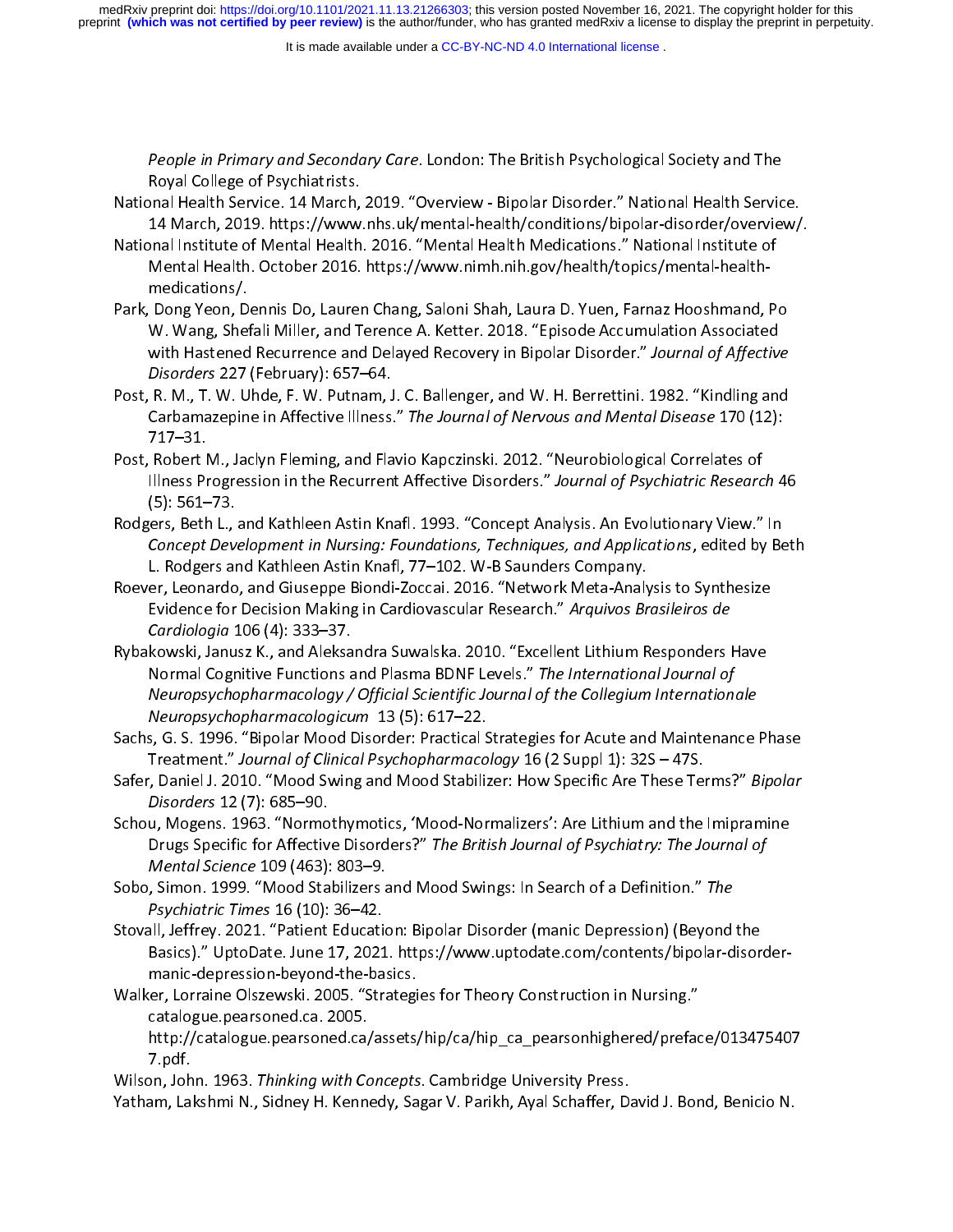It is made available under a CC-BY-NC-ND 4.0 International license.

Frey, Verinder Sharma, et al. 2018. "Canadian Network for Mood and Anxiety Treatments<br>(CANMAT) and International Society for Bipolar Disorders (ISBD) 2018 Guidelines for the<br>Management of Patients with Bipolar Disorder." B

- Analysis on Comparative Efficacy and All-Cause Discontinuation of Antimanic Treatments in<br>Acute Bipolar Mania." Psychological Medicine 45 (2): 299–317. Yildiz, A., M. Nikodem, E. Vieta, C. U. Correll, and R. J. Baldessarini. 2015. "A Network Meta-
- Yarate, Carlos A., Mauricio Tollen, Michael D. Ballov, Michelle K. Welss, and J. O. Cole. 1995<br>Colection Meta-List Million Meta-List Collist Meta-List Fe (2), 1996. 19 Acute Bipolar Mania." *Psychological Medicine* 45 (2): 299–317.<br>:e, Carlos A., Mauricio Tohen, Michael D. Banov, Michelle K. Weiss, and J. O. Cole. 1995. "Is<br>Clozapine a Mood Stabilizer?" *The Journal of Clinical Psychiatr* Acute Bipolar Mania." *Psychological Medicine* 45 (2): 299–317.<br>The Clozapine a Mood Stabilizer?" The Journal of Clinical Psychiatry.<br>Clozapine a Mood Stabilizer?" The Journal of Clinical Psychiatry Clozapine a Mood Stabilizer?" The Journal of Clinical Psychiatry 56 (3): 108-12. Clozapine a Mood Stabilizer?" The Journal of Clinical Psychiatry 56 (3): 108–12.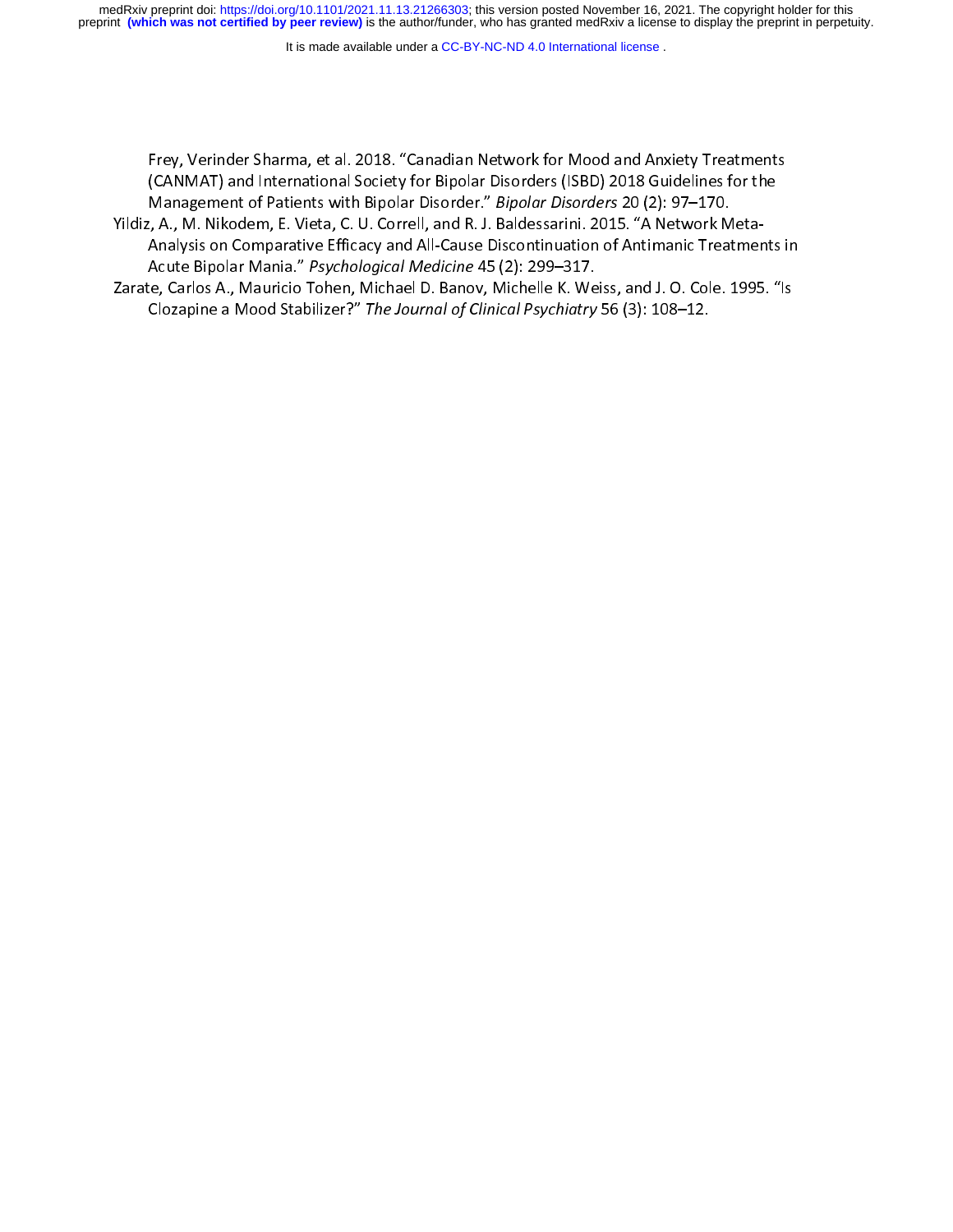It is made available under a [CC-BY-NC-ND 4.0 International license](http://creativecommons.org/licenses/by-nc-nd/4.0/) .

#### Table 1 - Evidence synthesis according to network meta analysis

| Acute effects according to                   |                        | Prophylactic effects according to (Miura |              |  |  |  |
|----------------------------------------------|------------------------|------------------------------------------|--------------|--|--|--|
| (Yildiz et al. 2015) and (Bahji et al. 2020) |                        | et al. 2014)                             |              |  |  |  |
| <b>Mania</b>                                 | Depression             | <b>Mania</b>                             | Depression   |  |  |  |
| Superior to placebo:                         |                        |                                          |              |  |  |  |
| Lithium                                      | Divalproex             | Risperidone Lai                          | Lamotrigine  |  |  |  |
| Quetiapine                                   | Lurasidone             | Lithium                                  | Lithium      |  |  |  |
| Valproate                                    | Quetiapine             | Quetiapine                               | Quetiapine   |  |  |  |
| Risperidone                                  | Cariprazine            | Olanzapine                               | Fluoxetine   |  |  |  |
| Olanzapine Cariprazine                       | Lamotrigine            |                                          |              |  |  |  |
| Carbamazepine                                | Olanzapine             |                                          |              |  |  |  |
| Haloperidol                                  | Tranylcypromine        |                                          |              |  |  |  |
| Paliperidone                                 | Imipramine             |                                          |              |  |  |  |
| Aripiprazol Arsenapina                       | Venlafaxine            |                                          |              |  |  |  |
| Ziprasidone                                  | Fluoxetine             |                                          |              |  |  |  |
|                                              |                        |                                          |              |  |  |  |
|                                              | Equivalent to placebo: |                                          |              |  |  |  |
| Oxcarbazepina                                | Tranylcypromine        | Imipramine                               | Imipramine   |  |  |  |
| Lamotrigine                                  | Imipramine             | Paliperidone                             | Paliperidone |  |  |  |
| Licarbazepine<br>Venlafaxine                 |                        | Carbamazepine                            | Lamotrigine  |  |  |  |
|                                              |                        |                                          |              |  |  |  |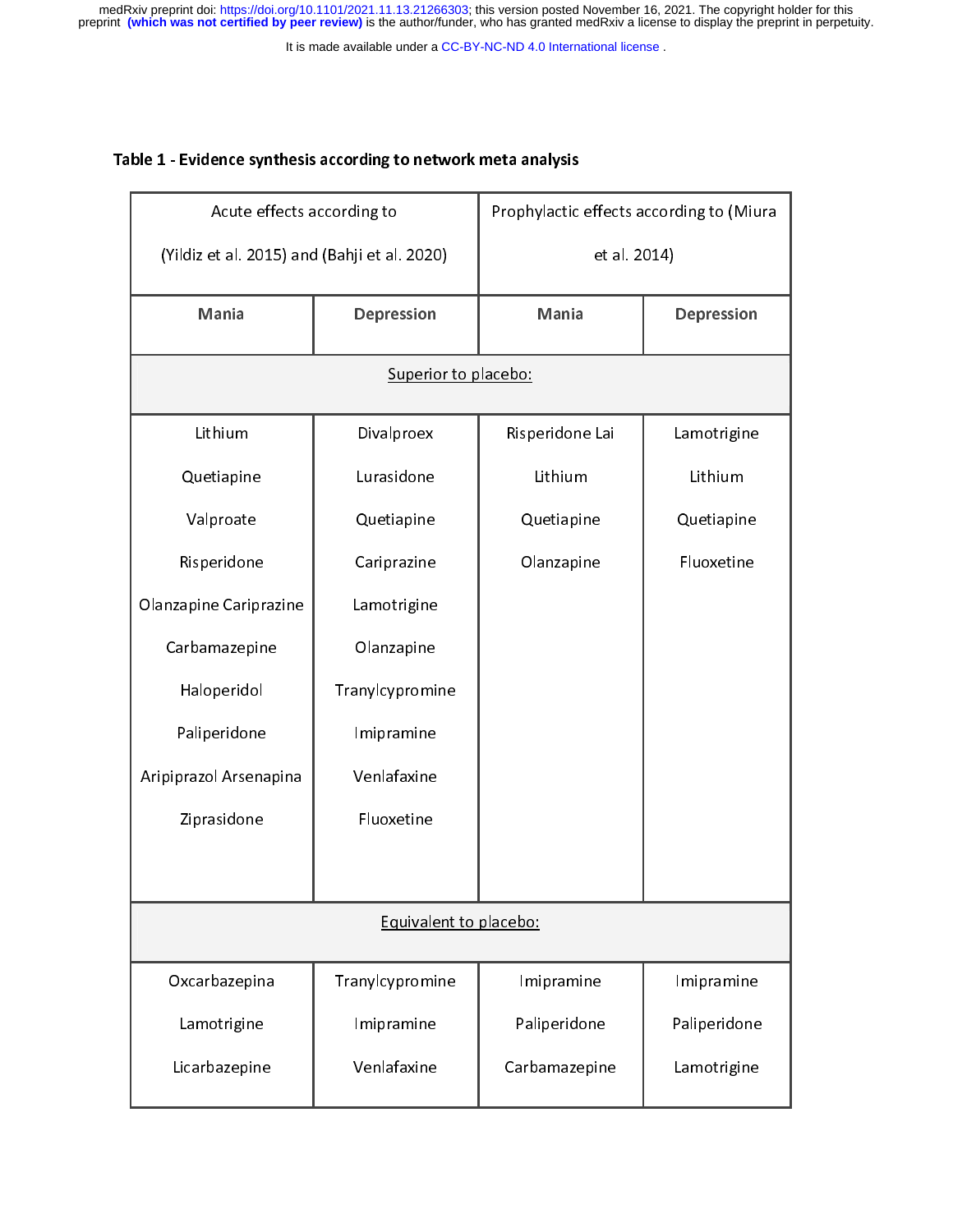It is made available under a [CC-BY-NC-ND 4.0 International license](http://creativecommons.org/licenses/by-nc-nd/4.0/) .

| Verapamil                | Fluoxetine | Risperidone Lai | Carbamazepine |  |
|--------------------------|------------|-----------------|---------------|--|
|                          |            | Valproate       | Valproate     |  |
|                          |            | Aripiprazole    | Aripiprazole  |  |
|                          |            | Olanzapine      |               |  |
|                          |            |                 |               |  |
| Worse than placebo: none |            |                 |               |  |
|                          |            |                 |               |  |
|                          |            |                 |               |  |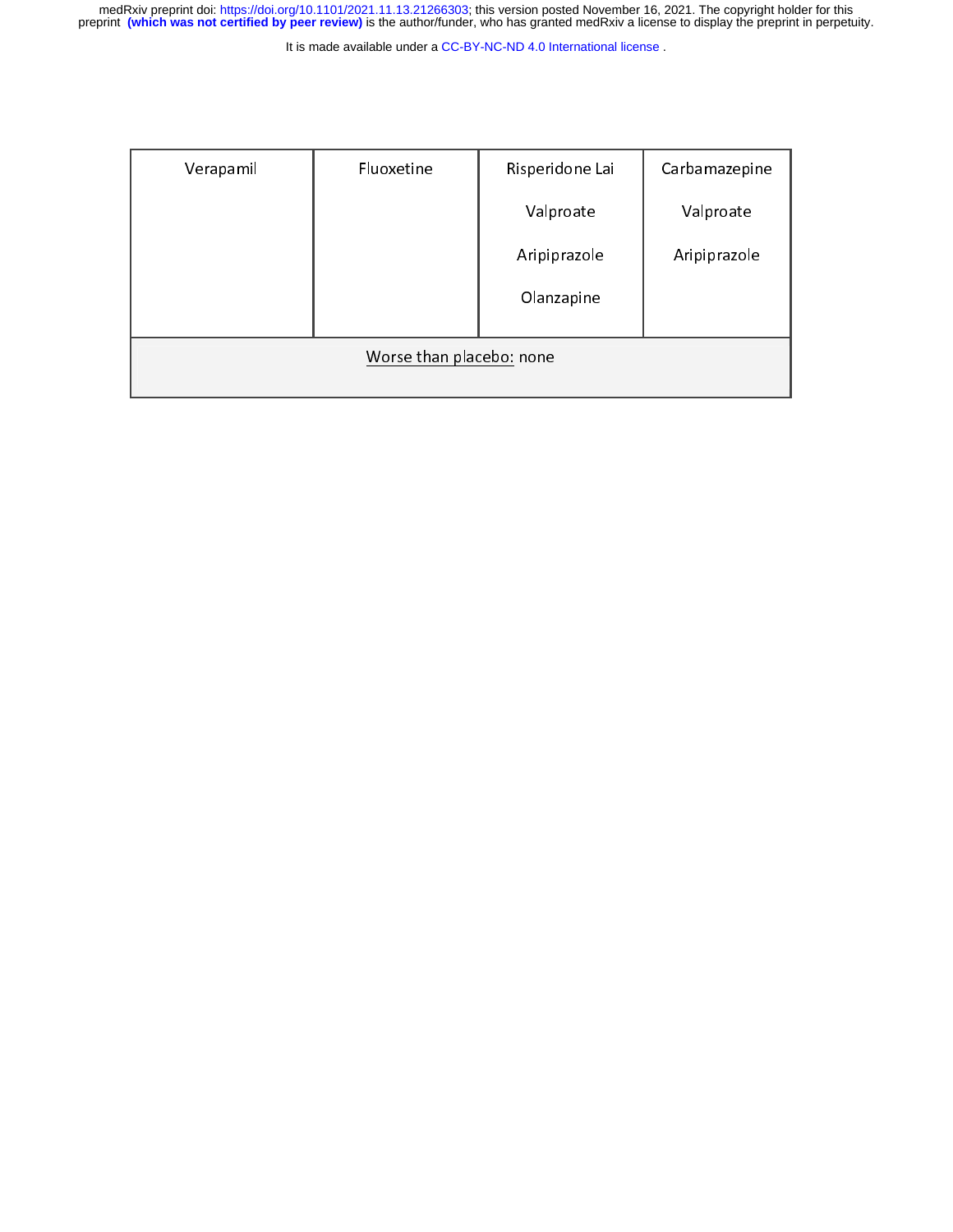It is made available under a [CC-BY-NC-ND 4.0 International license](http://creativecommons.org/licenses/by-nc-nd/4.0/) .

### Table 2 - Evidence synthesis according to observational studies

|                                                                | Drugs preventing<br>Drugs preventing |                      |  |
|----------------------------------------------------------------|--------------------------------------|----------------------|--|
| Drugs increasing<br>odds of rehospitalization,<br>according to | hospitalizations for                 | hospitalizations for |  |
|                                                                | depressive episodes,                 | manic episodes,      |  |
|                                                                | according to                         | according to         |  |
| (Lähteenvuo et al. 2018).                                      | (Joas et al. 2017).                  | (Joas et al. 2017).  |  |
|                                                                |                                      |                      |  |
| Antidepressants<br>Benzodiazepines                             | Lithium                              | Lithium              |  |
|                                                                | Valproate                            | Valproate            |  |
|                                                                | Lamotrigine                          | Quetiapine           |  |
|                                                                | Quetiapine                           | Olanzapine           |  |
|                                                                | Olanzapine                           | Carbamazepine        |  |
|                                                                |                                      |                      |  |
|                                                                |                                      |                      |  |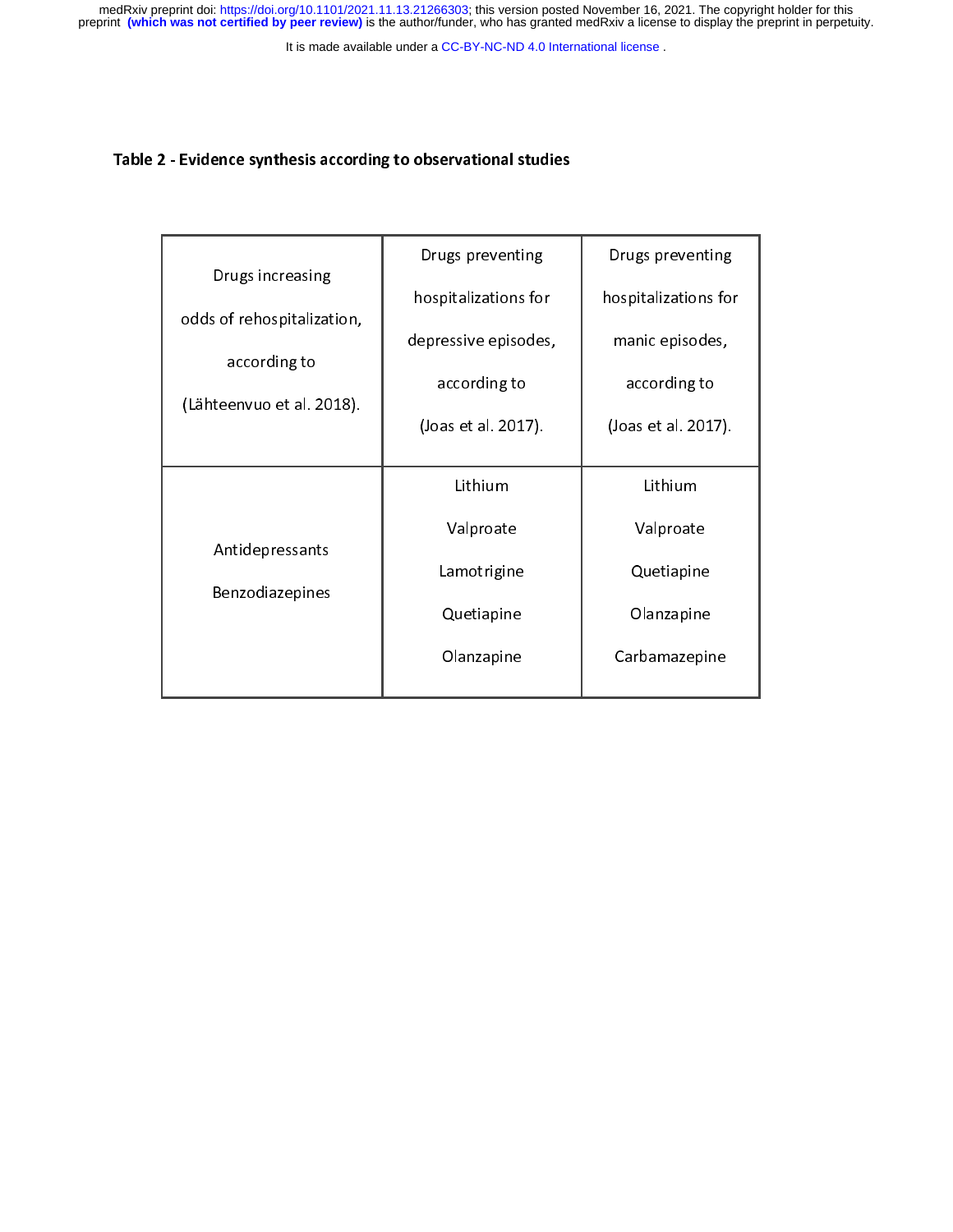It is made available under a [CC-BY-NC-ND 4.0 International license](http://creativecommons.org/licenses/by-nc-nd/4.0/) .

Figure 1 - The number of publications per year including the term "mood stabilizer" in Medline

database.



There is one joinpoint indicating that the Annual Percent Change is significantly different from zero at the alpha = 0.05 level.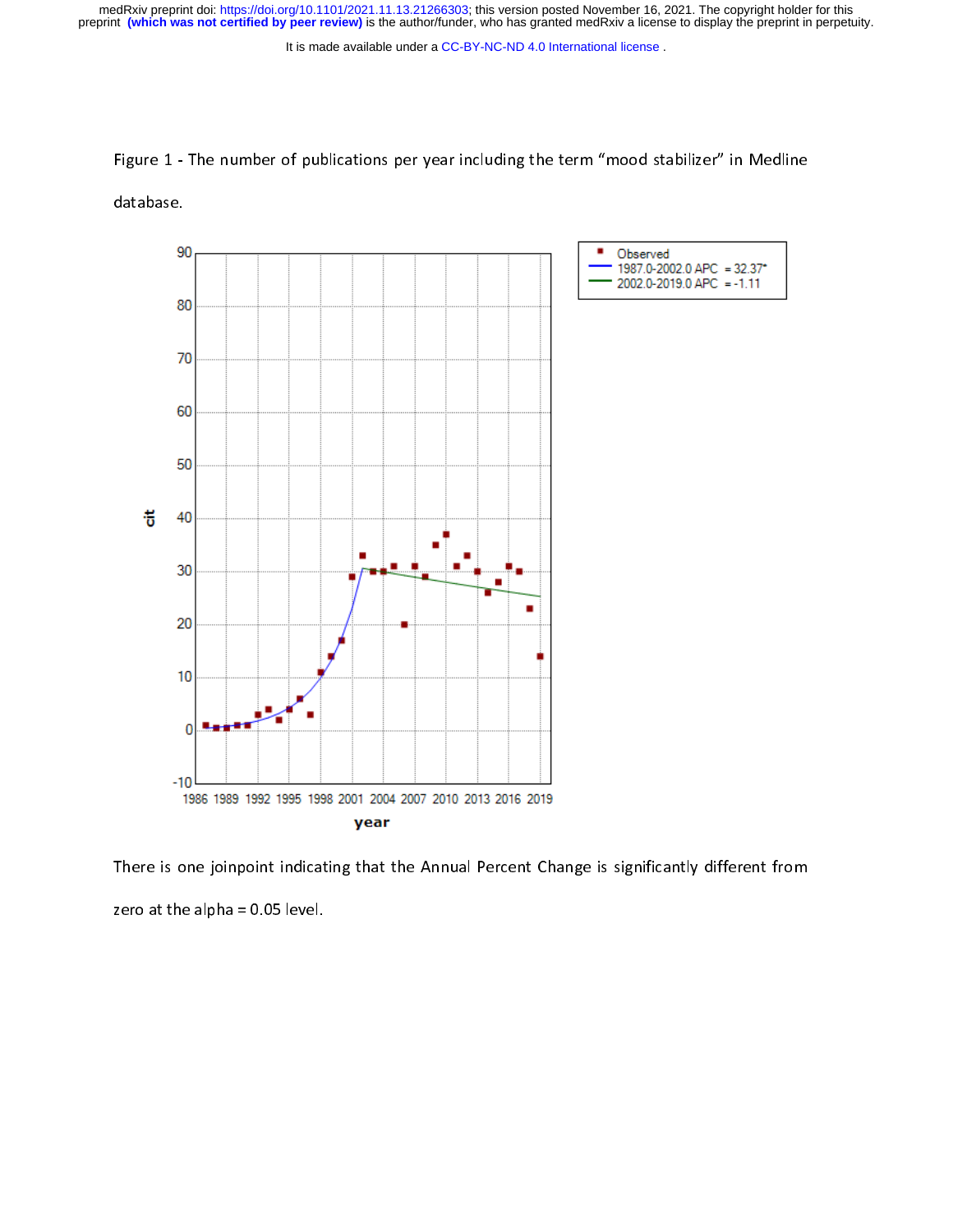It is made available under a [CC-BY-NC-ND 4.0 International license](http://creativecommons.org/licenses/by-nc-nd/4.0/) .

Figure 2 - The number of publications per year including the term "bipolar disorder" in Medline

database.



There are two joinpoints indicating that the Annual Percent Change is significantly different from

| zero | - - | the<br>---- | alpha | $\sim$<br>$\overline{\phantom{0}}$ | በ በ5 | level. |
|------|-----|-------------|-------|------------------------------------|------|--------|
|      |     |             |       |                                    |      |        |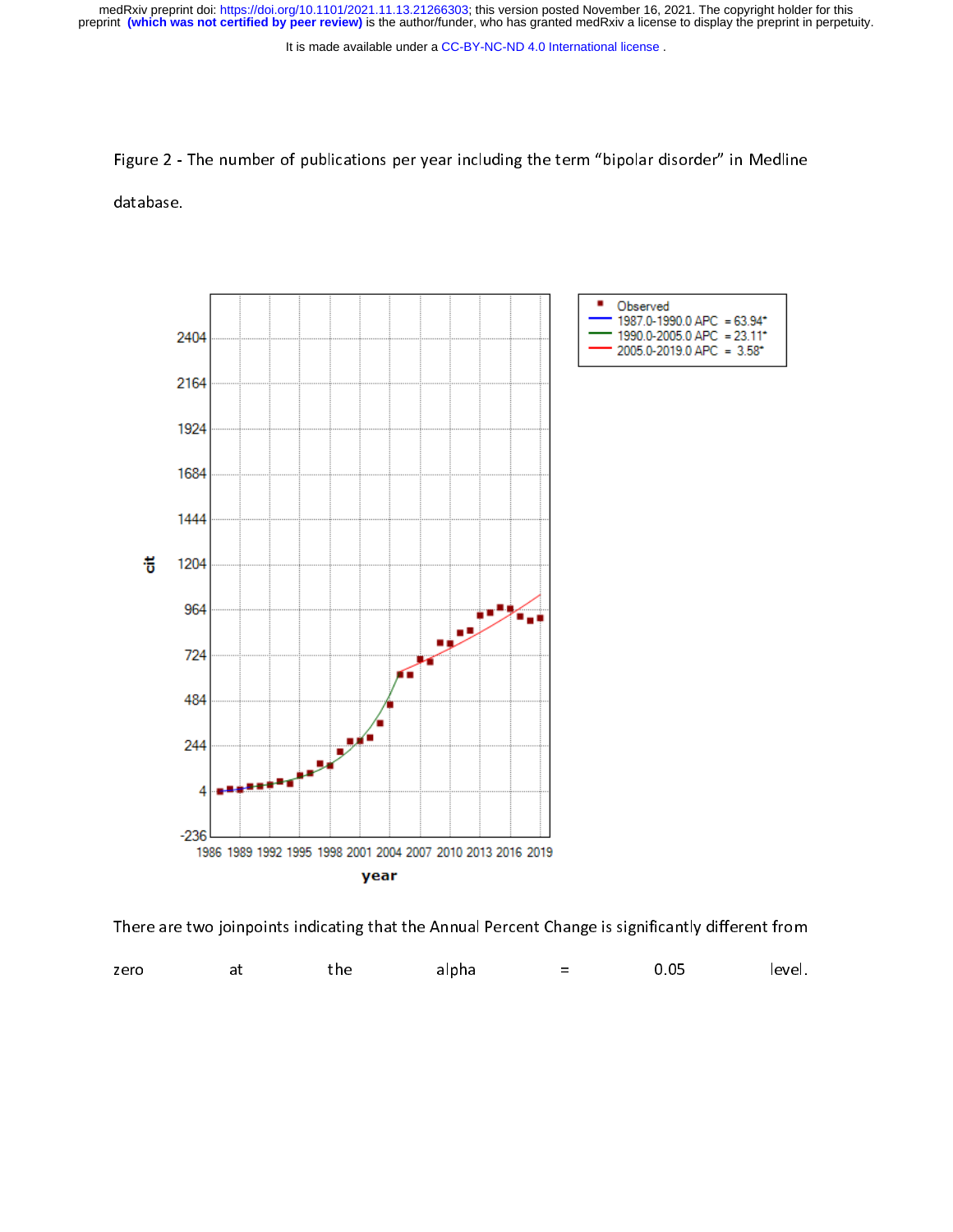### Figure 3 - Timeline of proposed definitions



. [CC-BY-NC-ND 4.0 International license](http://creativecommons.org/licenses/by-nc-nd/4.0/) It is made available under a

It is made available under a CC-BY-NC-ND 4.0 International license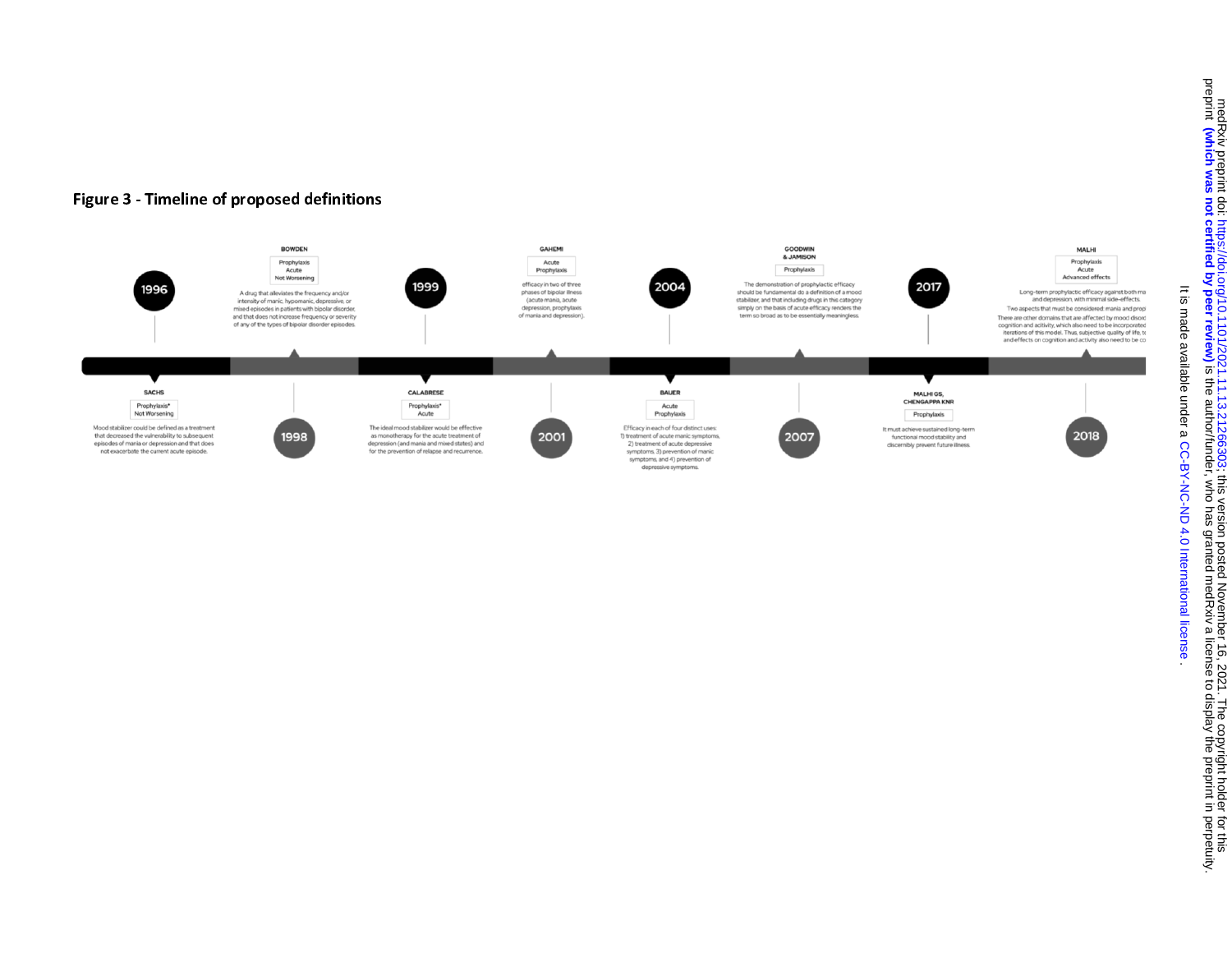It is made available under a [CC-BY-NC-ND 4.0 International license](http://creativecommons.org/licenses/by-nc-nd/4.0/) .

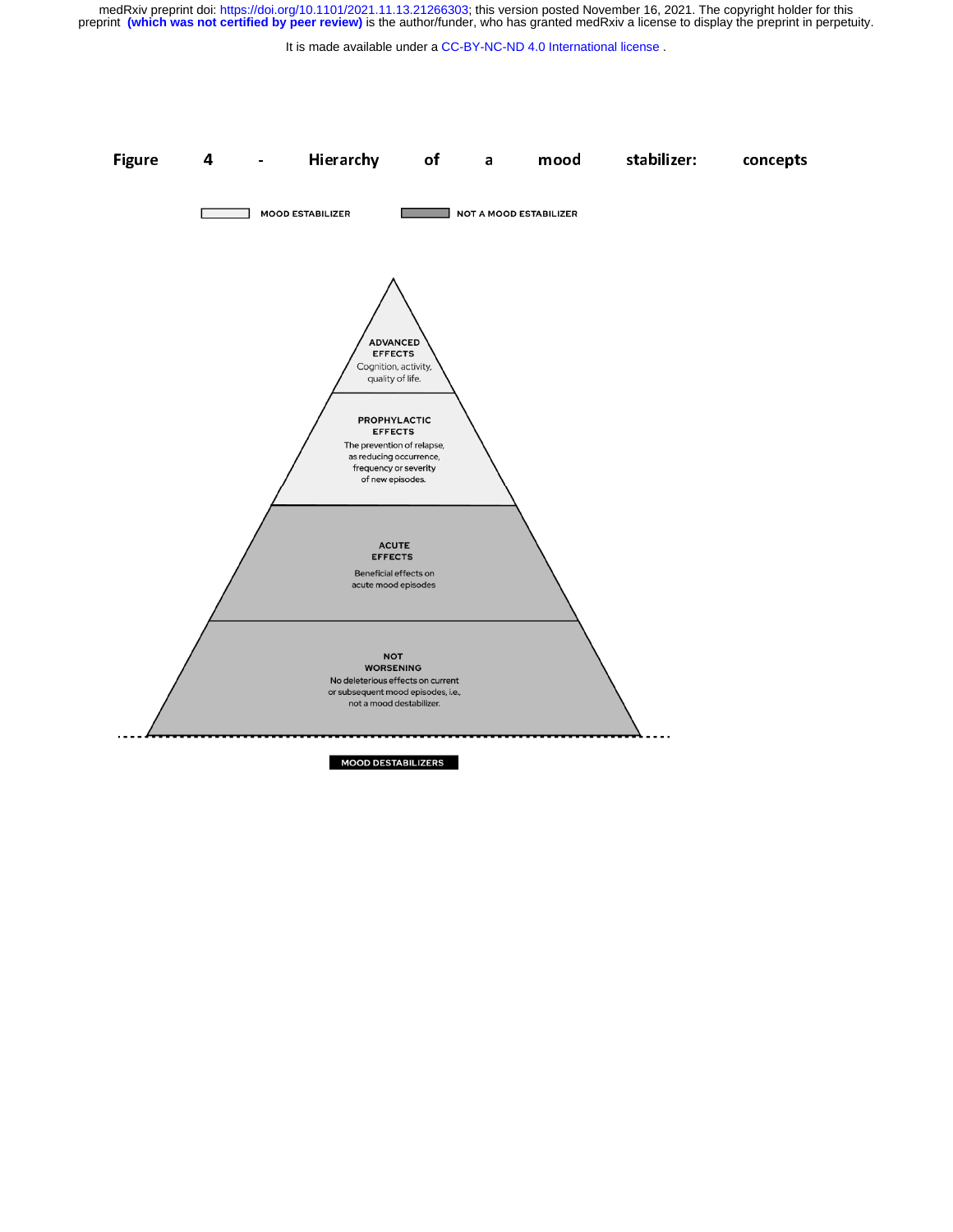It is made available under a [CC-BY-NC-ND 4.0 International license](http://creativecommons.org/licenses/by-nc-nd/4.0/) .

#### Figure 5 - Hierarchy of a mood stabilizer: operationalization



#### **MOOD DESTABILIZERS**

Evidence of worsening either in network meta-analysis, as being inferior to placebo in the treatment or prevention of<br>manic and depressive episodes, or observational data, as increasing rehospitalization. These drugs canno